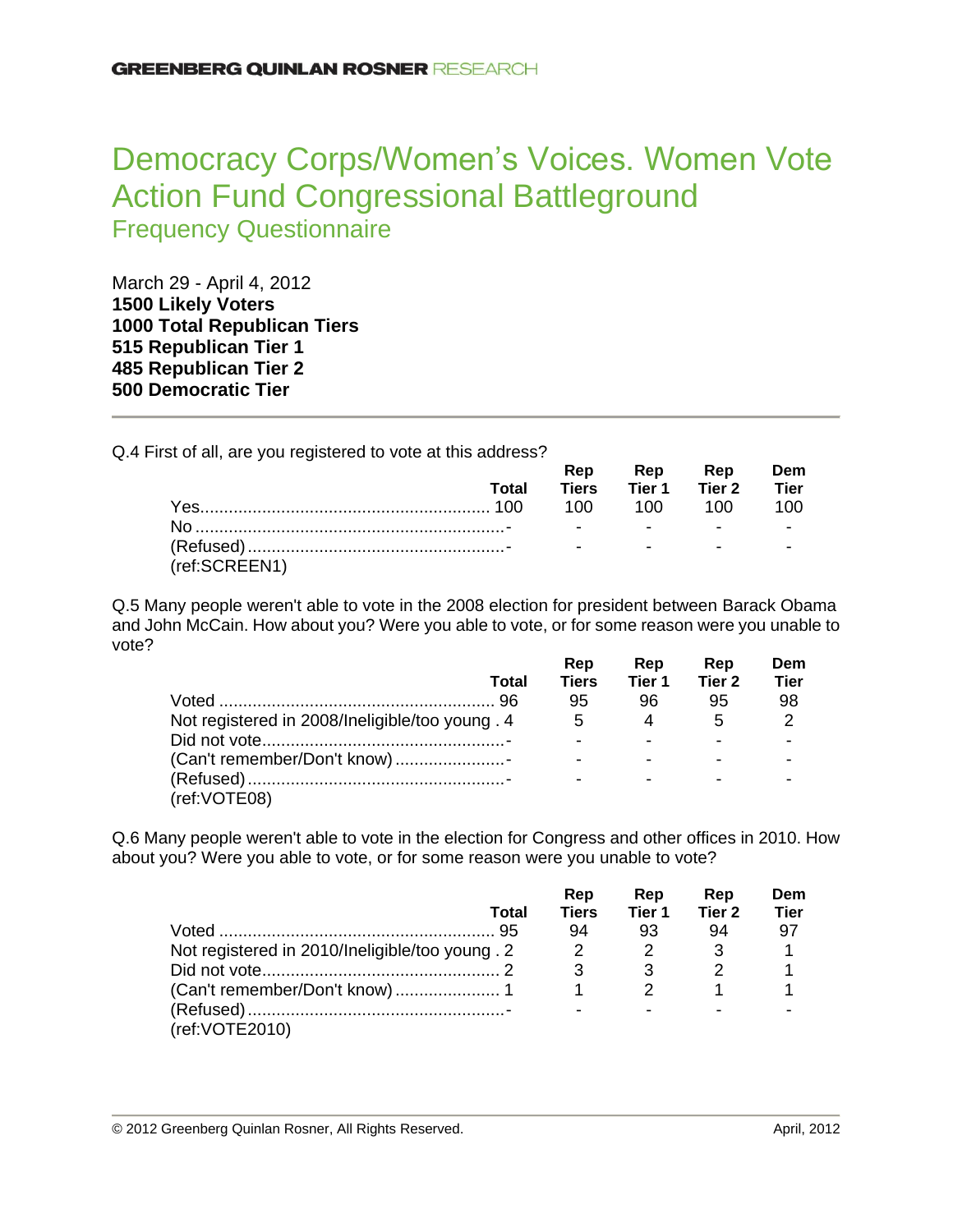Q.7 I know it is a long way off, but what are the chances of your voting in the election for President and Congress this November: are you almost certain to vote, will you probably vote, are the chances 50-50, or don't you think you will vote?

|            | <b>Total</b> | Rep<br><b>Tiers</b> | Rep<br>Tier 1 | Rep<br>Tier 2 | Dem<br><b>Tier</b> |
|------------|--------------|---------------------|---------------|---------------|--------------------|
|            |              | 94                  | 94            | 94            | 92                 |
|            |              | 6                   | 6             | - 6           |                    |
|            |              |                     |               |               |                    |
|            |              |                     |               |               |                    |
|            |              |                     |               |               |                    |
|            |              |                     |               | -             |                    |
| (ref:CP10) |              |                     |               |               |                    |

Q.9 Generally speaking, do you think that things in this country are going in the right direction, or do you feel things have gotten pretty seriously off on the wrong track?

|              | Total | Rep<br><b>Tiers</b><br>-31<br>61 | Rep<br>Tier 1<br>32<br>61 | Rep<br>Tier 2<br>.31<br>61 | Dem<br><b>Tier</b><br>-31<br>62 |
|--------------|-------|----------------------------------|---------------------------|----------------------------|---------------------------------|
| (ref:DIRECT) |       | -30                              | -30                       | -30                        | -31                             |

Q.10 Do you approve or disapprove of the job being done by Barack Obama as president?

|                                       | Total | Rep<br><b>Tiers</b> | Rep<br>Tier 1 | Rep<br>Tier <sub>2</sub> | Dem<br><b>Tier</b> |
|---------------------------------------|-------|---------------------|---------------|--------------------------|--------------------|
|                                       |       | 27                  | 25            | 29                       | 29                 |
|                                       |       | 18                  | 19            | 18                       | 18                 |
|                                       |       | 9                   | 9             | 9                        | 11                 |
|                                       |       | 41                  | 43            | 40                       | 37                 |
|                                       |       | 4                   | 4             | 4                        | 5                  |
|                                       |       | 45                  | 44            | 47                       | 47                 |
|                                       |       | 51                  | 52            | 49                       | 48                 |
| Approve - disapprove-4<br>(ref:BOAPP) |       | -5                  | -8            | -2                       | $-1$               |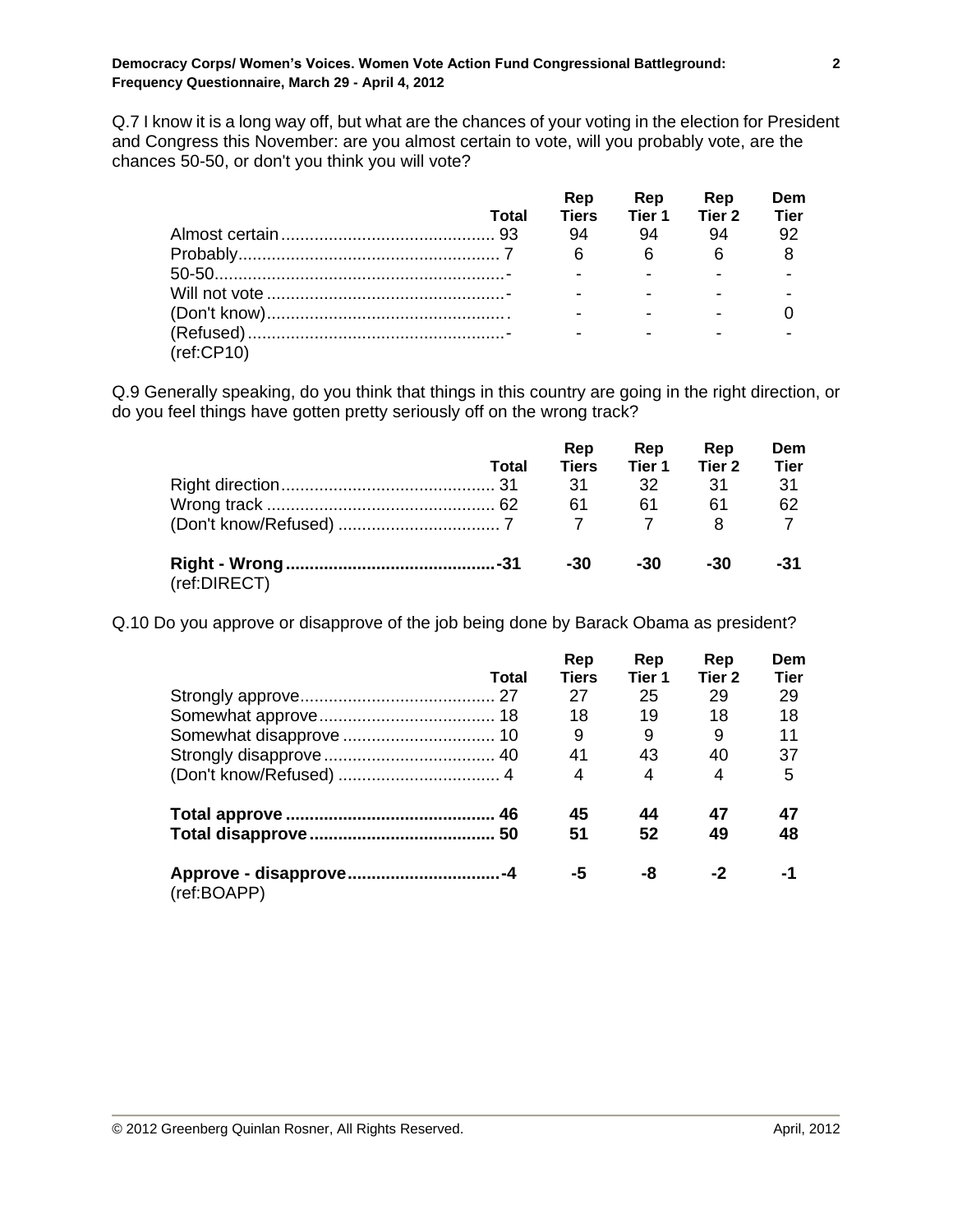Q.11 Do you approve or disapprove of the way (HOUSE INCUMBENT) is handling his/her job as a member of the U.S. Congress?

|               |       | Rep          | Rep    | Rep               | Dem         |
|---------------|-------|--------------|--------|-------------------|-------------|
|               | Total | <b>Tiers</b> | Tier 1 | Tier <sub>2</sub> | <b>Tier</b> |
|               |       | 16           | 16     | 16                | 25          |
|               |       | 25           | 21     | 28                | 25          |
|               |       | 15           | 15     | 14                | 12          |
|               |       | 18           | 21     | 15                | 14          |
|               |       | 27           | 27     | 26                | 24          |
|               |       | 41           | 37     | 44                | 50          |
|               |       | 33           | 36     | 30                | 26          |
| (ref:CONGAPP) |       | 8            | 1      | 15                | 24          |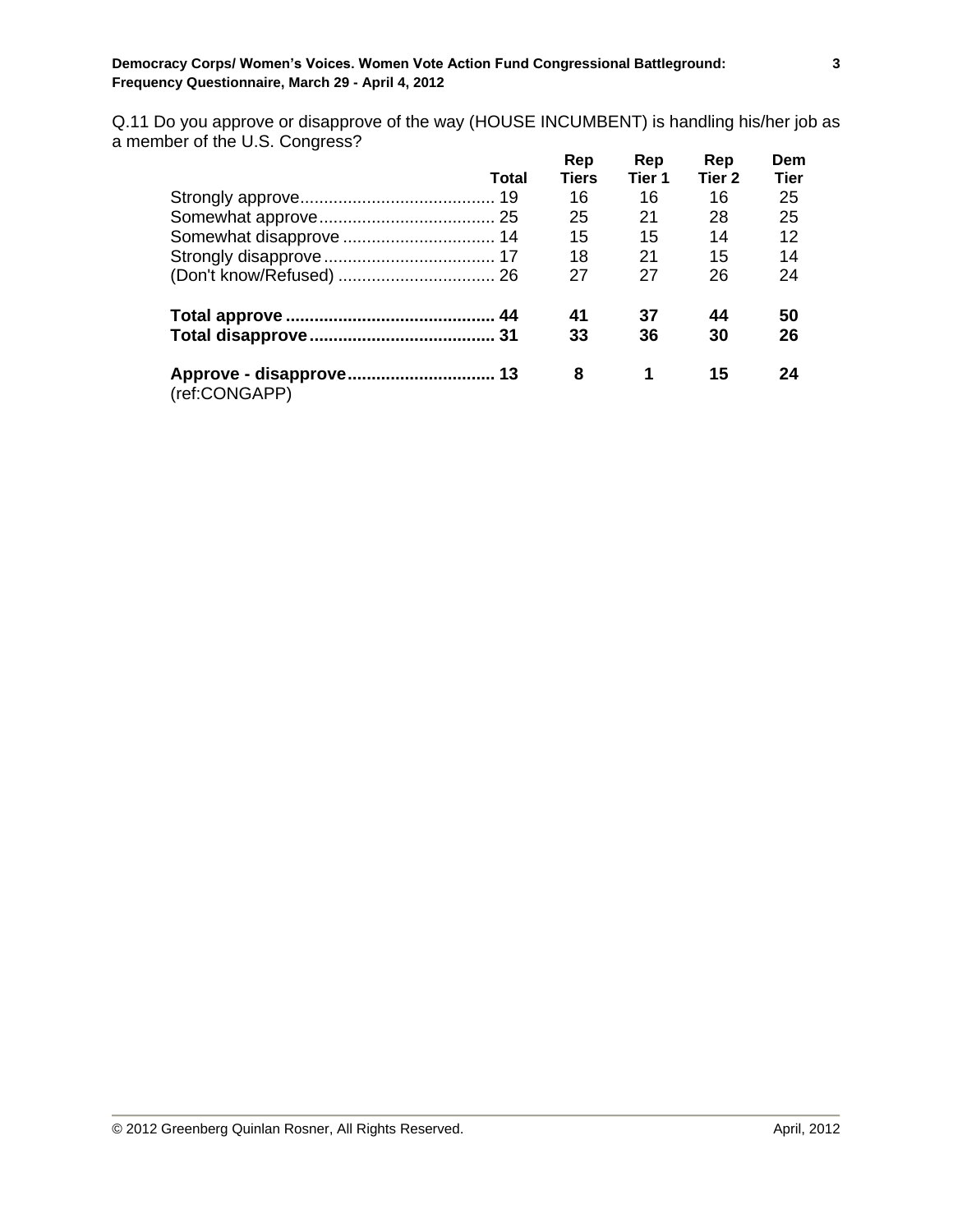Q.12 Now, I'd like to rate your feelings toward some people and organizations, with one hundred meaning a VERY WARM, FAVORABLE feeling; zero meaning a VERY COLD, UNFAVORABLE feeling; and fifty meaning not particularly warm or cold. You can use any number from zero to one hundred, the higher the number, the more favorable your feelings are toward that person or organization. If you have no opinion or never heard of that person or organization, please say so.

|                                            |           |      |      |      |     | Warm           |
|--------------------------------------------|-----------|------|------|------|-----|----------------|
|                                            | $\%$      | %    | $\%$ | $\%$ | %   |                |
|                                            | Mean Warm | Cool | >75  | <26  | ID  | Cool           |
|                                            | 34        | 47   | 13   | 34   | 98  | $-13$          |
|                                            | 35        | 48   | 14   | 33   | 98  | $-13$          |
|                                            | 37        | 45   | 15   | 31   | 99  | -8             |
|                                            | 33        | 50   | 14   | 36   | 98  | $-18$          |
|                                            | 32        | 46   | 11   | 34   | 98  | $-14$          |
|                                            | 37        | 45   | 17   | 30   | 98  | -8             |
|                                            | 36        | 46   | 15   | 30   | 98  | $-9$           |
|                                            | 38        | 44   | 17   | 29   | 99  | $-6$           |
|                                            | 35        | 48   | 14   | 32   | 97  | $-13$          |
|                                            | 38        | 43   | 20   | 29   | 97  | $-5$           |
| 14 Democrats in Congress  41.9             | 31        | 48   | 12   | 34   | 97  | $-17$          |
|                                            | 31        | 49   | 12   | 34   | 97  | $-18$          |
|                                            | 30        | 47   | 11   | 33   | 98  | $-18$          |
|                                            | 32        | 51   | 14   | 35   | 97  | $-19$          |
|                                            | 32        | 47   | 12   | 34   | 97  | $-15$          |
|                                            | 47        | 44   | 34   | 37   | 99  | $\overline{2}$ |
|                                            | 47        | 45   | 35   | 37   | 100 | $\overline{2}$ |
|                                            | 47        | 45   | 34   | 36   | 99  | $\overline{2}$ |
|                                            | 47        | 45   | 36   | 39   | 100 | $\overline{2}$ |
|                                            | 46        | 43   | 33   | 36   | 99  | $\overline{2}$ |
|                                            | 34        | 29   | 16   | 19   | 79  | 6              |
|                                            | 30        | 32   | 13   | 21   | 78  | $-1$           |
|                                            | 30        | 32   | 14   | 22   | 76  | $-2$           |
|                                            | 31        | 31   | 12   | 20   | 80  | 0              |
|                                            | 43        | 23   | 22   | 15   | 80  | 19             |
| 17 John Boehner - the Republican leader of |           |      |      |      |     |                |
|                                            | 30        | 42   | 11   | 30   | 87  | $-12$          |
|                                            | 29        | 43   | 10   | 31   | 88  | $-14$          |
|                                            | 32        | 40   | 10   | 29   | 89  | -8             |
|                                            | 25        | 46   | 10   | 33   | 86  | $-21$          |
|                                            | 31        | 39   | 11   | 29   | 85  | -8             |

**4**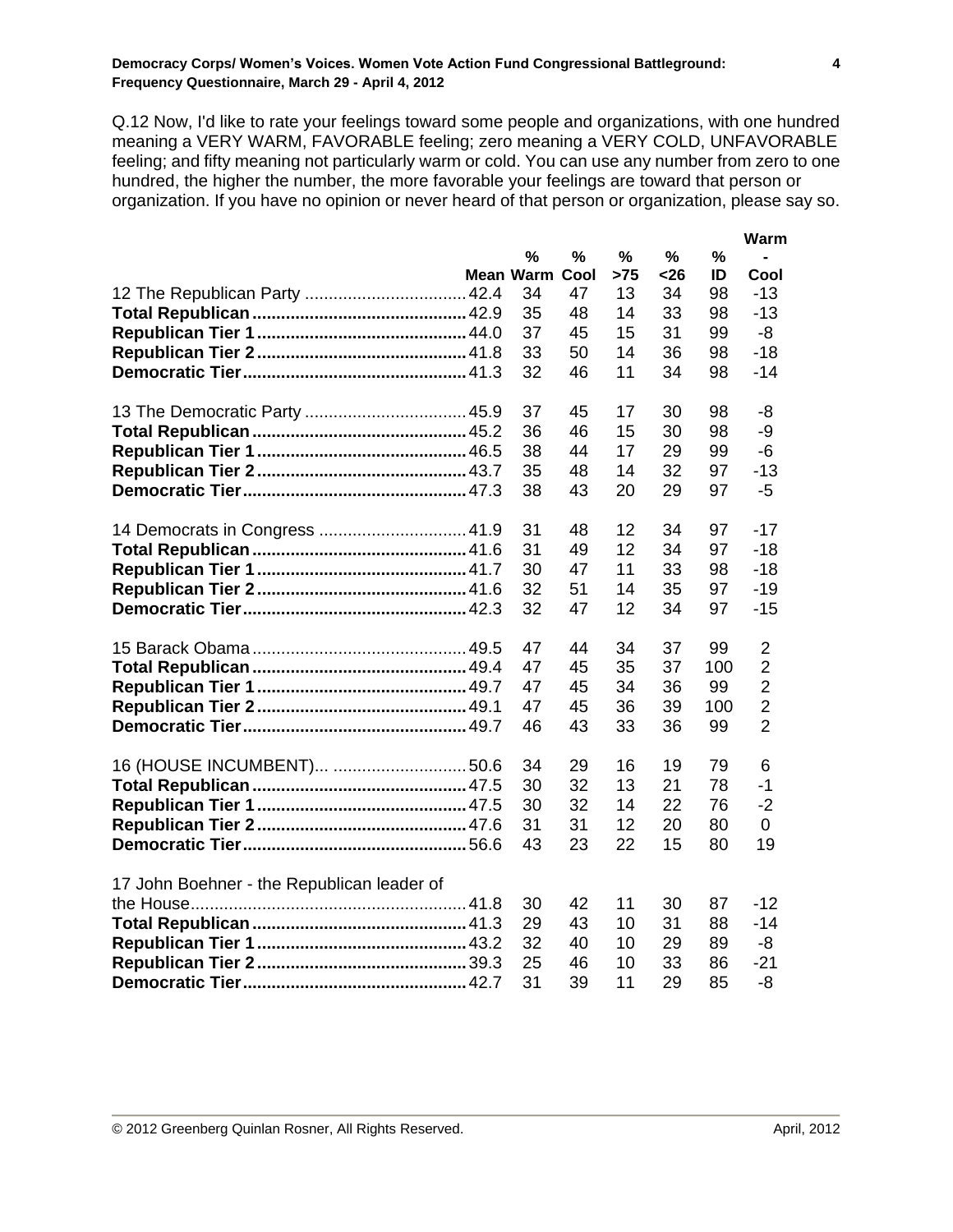|                                                    |                       |          |                   |          |          | Warm           |
|----------------------------------------------------|-----------------------|----------|-------------------|----------|----------|----------------|
|                                                    | %                     | %        | %                 | %        | $\%$     |                |
|                                                    | <b>Mean Warm Cool</b> |          | >75               | <26      | ID       | Cool           |
|                                                    | 32                    | 45       | $12 \overline{ }$ | 30       | 93       | $-12$          |
|                                                    | 32                    | 44       | 13                | 29       | 93       | $-12$          |
|                                                    | 35                    | 42       | 13<br>12          | 27       | 94       | -8             |
|                                                    | 30<br>33              | 46<br>46 | 11                | 31<br>32 | 92<br>93 | $-16$<br>$-14$ |
|                                                    |                       |          |                   |          |          |                |
| 19 The Republican Congress  40.1                   | 31                    | 50       | 11                | 37       | 96       | $-19$          |
|                                                    | 32                    | 50       | 12                | 38       | 97       | $-18$          |
|                                                    | 34                    | 47       | 12                | 36       | 98       | $-13$          |
|                                                    | 29                    | 53       | 12                | 40       | 95       | $-24$          |
|                                                    | 29                    | 49       | 10                | 36       | 96       | $-20$          |
|                                                    | 17                    | 24       | 10                | 19       | 50       | -6             |
|                                                    | 19                    | 25       | 10                | 20       | 53       | $-7$           |
|                                                    | 19                    | 24       | 10                | 19       | 54       | $-5$           |
|                                                    | 18                    | 26       | 10                | 21       | 51       | -8             |
|                                                    | 15                    | 22       | 9                 | 18       | 46       | -6             |
| 21 The N.R.A., or National Rifle Association  51.8 | 43                    | 34       | 26                | 27       | 92       | 9              |
|                                                    | 44                    | 35       | 27                | 29       | 93       | 8              |
|                                                    | 41                    | 38       | 25                | 31       | 93       | 3              |
|                                                    | 47                    | 33       | 29                | 26       | 94       | 15             |
|                                                    | 41                    | 31       | 25                | 25       | 90       | 10             |
| 22 Pro-life, anti-abortion groups 46.5             | 37                    | 42       | 24                | 35       | 95       | $-5$           |
|                                                    | 35                    | 45       | 23                | 37       | 95       | $-10$          |
|                                                    | 34                    | 45       | 24                | 37       | 96       | $-11$          |
|                                                    | 36                    | 44       | 23                | 36       | 95       | -8             |
|                                                    | 41                    | 37       | 27                | 30       | 93       | 5              |
|                                                    | 37                    | 42       | 28                | 38       | 93       | -5             |
|                                                    | 40                    | 40       | 30                | 36       | 94       | $\mathbf 0$    |
|                                                    | 40                    | 40       | 31                | 36       | 94       | $-1$           |
|                                                    | 41                    | 40       | 29                | 37       | 94       | 1              |
|                                                    | 30                    | 47       | 24                | 42       | 92       | $-17$          |
|                                                    | 26                    | 59       | 7                 | 37       | 99       | $-32$          |
|                                                    | 27                    | 58       | 6                 | 37       | 99       | $-31$          |
|                                                    | 28                    | 56       | $\overline{7}$    | 36       | 98       | $-28$          |
|                                                    | 25                    | 60       | 6                 | 37       | 99       | $-35$          |
|                                                    | 25                    | 60       | $\overline{7}$    | 39       | 99       | $-35$          |
| 25 The Tea Party movement  40.5                    | 31                    | 49       | 17                | 39       | 93       | $-19$          |
|                                                    | 31                    | 50       | 17                | 39       | 93       | $-20$          |
|                                                    | 32                    | 50       | 16                | 40       | 94       | $-19$          |
|                                                    | 29                    | 50       | 18                | 39       | 93       | $-21$          |
|                                                    | 31                    | 48       | 17                | 39       | 93       | $-16$          |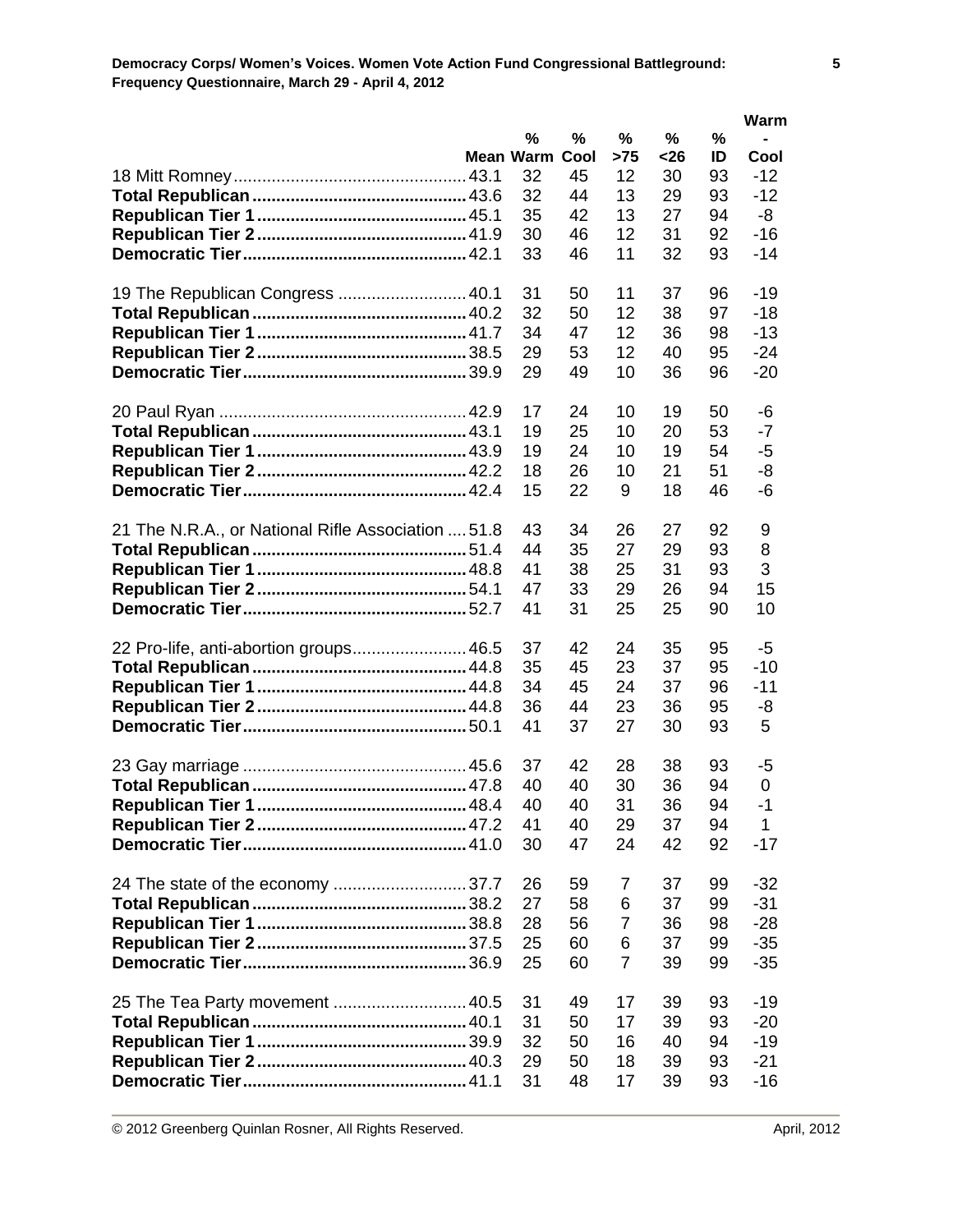|                                                          |                          |       |                 |    | Warm                    |
|----------------------------------------------------------|--------------------------|-------|-----------------|----|-------------------------|
|                                                          | $\%$                     |       | % % %           | %  | $\sim 100$ km s $^{-1}$ |
|                                                          | Mean Warm Cool $>75$ <26 |       |                 | ID | Cool                    |
| 26 The new health care reform law39.6 33 49 18 41 92 -16 |                          |       |                 |    |                         |
|                                                          |                          |       |                 |    |                         |
|                                                          |                          |       | 49 19 41 92 -15 |    |                         |
|                                                          |                          | 48 18 |                 |    | 42 92 -15               |
|                                                          |                          |       |                 |    | $-19$                   |
| (ref:THERMO4/204)                                        |                          |       |                 |    |                         |

Q.28 (REP DISTRICTS)I know it's a long way off, but thinking about the election for Congress this November, if the election for U.S. Congress were held today, would you be voting for -- The Democratic candidate or Republican (HOUSE INCUMBENT)?

(DEM DISTRICTS) I know it's a long way off, but thinking about the election for Congress this November, if the election for U.S. Congress were held today, would you be voting for -- The Republican candidate or Democrat (HOUSE INCUMBENT)?

|                                  |       | Rep          | Rep          | Rep               | Dem         |
|----------------------------------|-------|--------------|--------------|-------------------|-------------|
|                                  | Total | Tiers        | Tier 1       | Tier <sub>2</sub> | <b>Tier</b> |
|                                  |       | 40           | 40           | 40                | 47          |
|                                  |       | 3            | 3            | 3                 | 4           |
|                                  |       | 46           | 47           | 45                | 37          |
| Lean The Republican Candidate  3 |       | 3            | 3            | 3                 | 4           |
|                                  |       |              | 2            |                   | 2           |
|                                  |       | 0            | 0            |                   |             |
|                                  |       | 5            | 4            | 6                 | 6           |
|                                  |       |              | 1            |                   |             |
| Total Democratic Candidate  45   |       | 43           | 43           | 43                | 50          |
| Total Republican Candidate  46   |       | 49           | 50           | 48                | 41          |
| (ref:CONG10)                     |       | $\mathbf{2}$ | $\mathbf{2}$ | 2                 | 3           |

Q.30 Even though you are not supporting the Democratic candidate, what are the chances that you might support the Democrat in the election for Congress in November -- is there a fair chance that you might support that candidate, a small chance, just a very slight chance, or no chance at all that you might support that candidate?

|                                                    |       | Rep          | Rep    | Rep               | Dem  |
|----------------------------------------------------|-------|--------------|--------|-------------------|------|
|                                                    | Total | <b>Tiers</b> | Tier 1 | Tier <sub>2</sub> | Tier |
|                                                    |       | 11           | 11     | 10                | 6    |
|                                                    |       | 10           |        | 11                | 9    |
|                                                    |       | 10           | 10     | 9                 | 8    |
|                                                    |       | 26           | 26     | 26                | 22   |
|                                                    |       |              |        |                   |      |
| Democratic Candidate supporter 45<br>(ref:CONG10C) |       | 43           | 43     | 43                | 50   |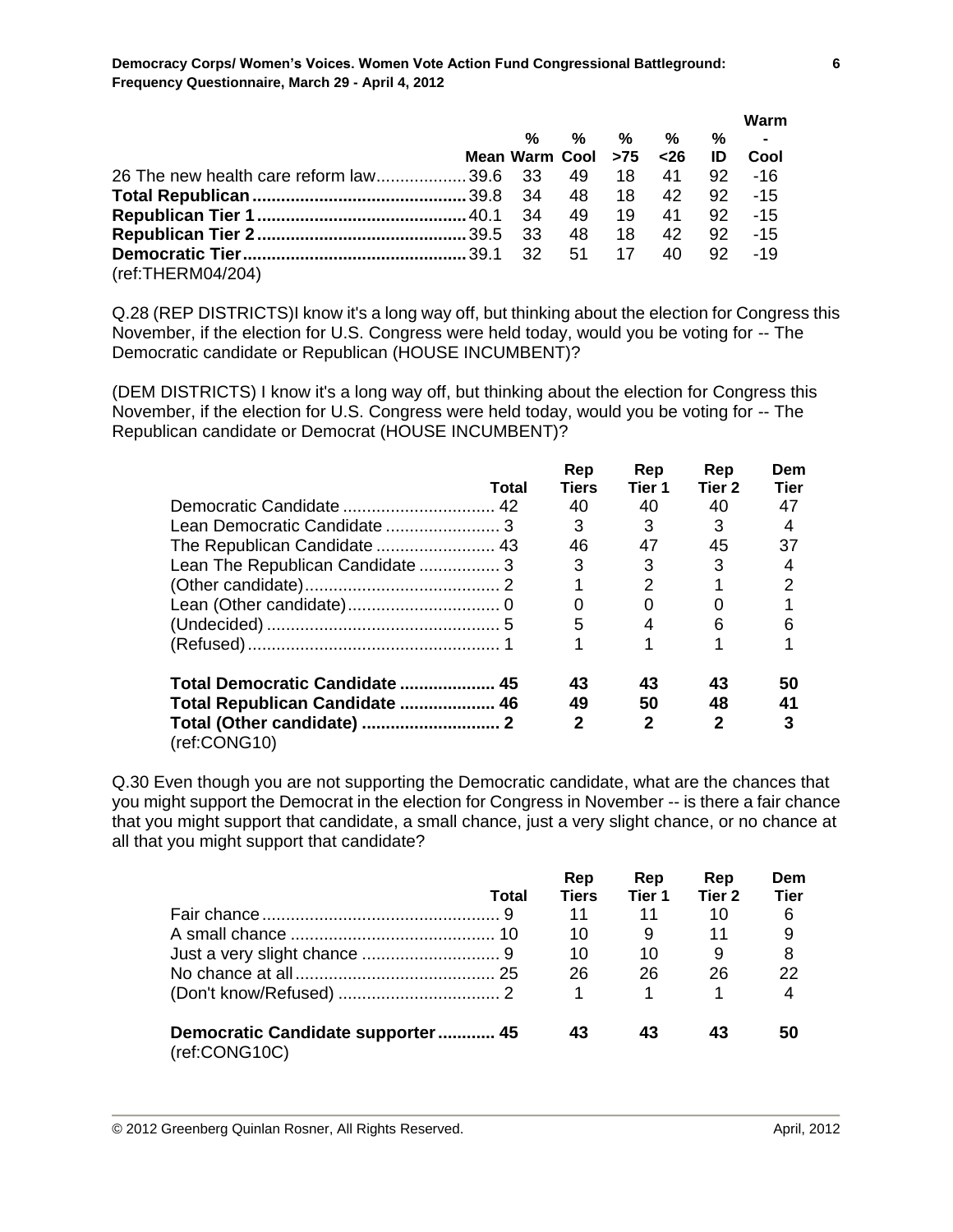Q.31 Even though you are not supporting the Republican candidate now, what are the chances that you might support the Republican candidate in the election for Congress in November -- is there a fair chance that you might support that candidate, a small chance, just a very slight chance, or no chance at all that you might support that candidate?

|                                                     | Total | Rep<br><b>Tiers</b> | Rep<br>Tier 1 | Rep<br>Tier 2 | Dem<br><b>Tier</b> |
|-----------------------------------------------------|-------|---------------------|---------------|---------------|--------------------|
|                                                     |       |                     | 6             | 8             | 12                 |
|                                                     |       |                     | 9             | 9             | 9                  |
|                                                     |       | 8                   | 8             | 9             | 9                  |
|                                                     |       | 25                  | 26            | 24            | 27                 |
|                                                     |       | 1                   |               |               | 3                  |
| Republican Candidate supporter  46<br>(ref:CONG10D) |       | 49                  | 50            | 48            |                    |

Q.32 I know it's a long way off, but thinking about the presidential election this November, if the election for president were held today and the candidates were -- Democrat Barack Obama and Republican Mitt Romney, for whom would you vote?

|                                  |       | Rep          | Rep           | Rep               | Dem           |
|----------------------------------|-------|--------------|---------------|-------------------|---------------|
|                                  | Total | <b>Tiers</b> | Tier 1        | Tier <sub>2</sub> | <b>Tier</b>   |
|                                  |       | 46           | 45            | 46                | 46            |
|                                  |       |              |               |                   | $\mathcal{P}$ |
|                                  |       | 46           | 47            | 46                | 44            |
|                                  |       |              |               |                   |               |
|                                  |       | 3            | $\mathcal{P}$ | 3                 |               |
|                                  |       | O            |               |                   |               |
|                                  |       |              |               |                   |               |
|                                  |       |              |               |                   |               |
|                                  |       |              |               |                   |               |
| Total Democrat Barack Obama  48  |       | 47           | 47            | 48                | 48            |
| Total Republican Mitt Romney  47 |       | 47           | 48            | 47                | 45            |
| (ref:PREZ12R)                    |       | 3            | 2             | 3                 | 3             |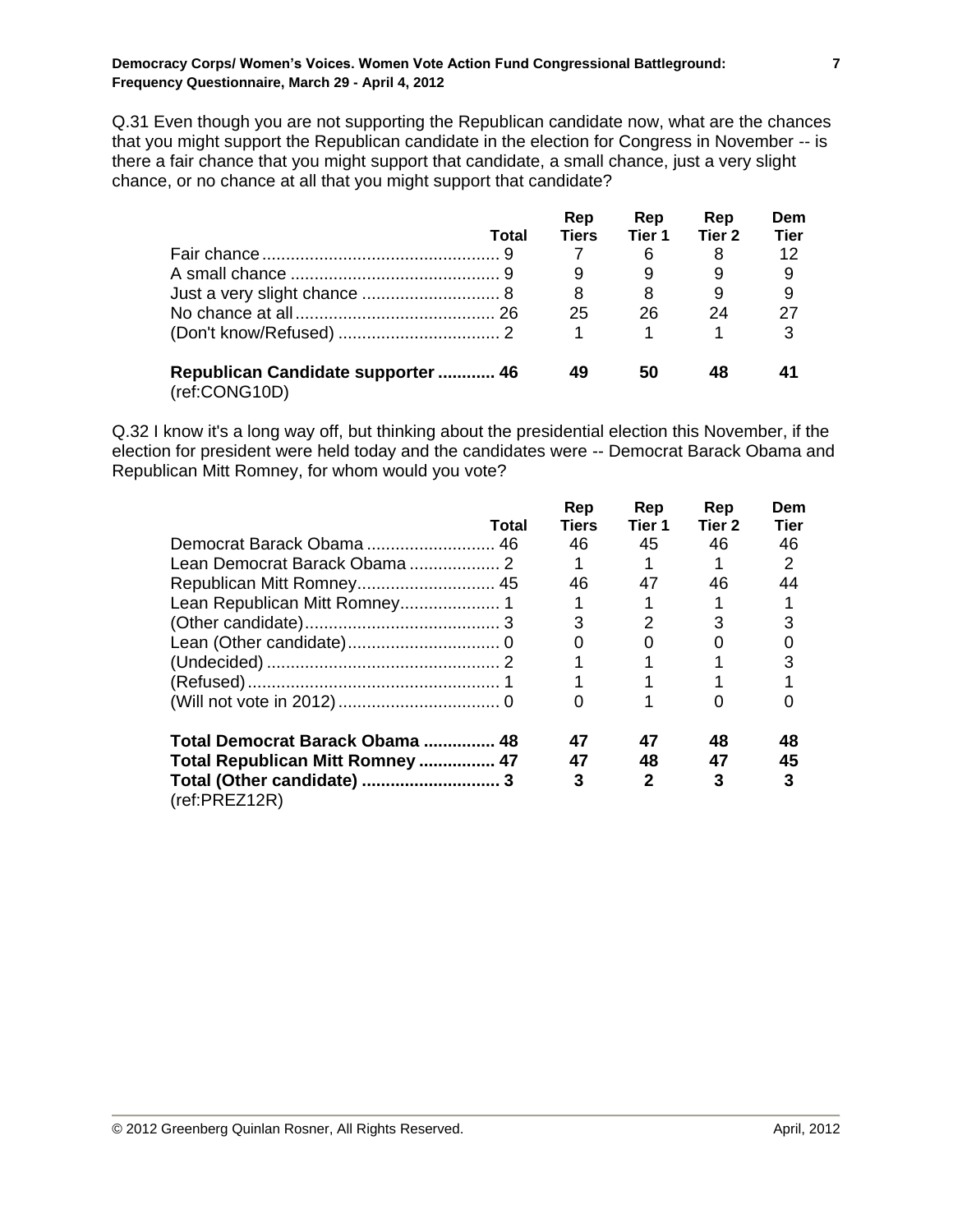Q.34 Now I am going to read a list of issues and I want you to tell me whether, overall, you think the Democrats or the Republicans would do a better job with this issue. If you do not know, just tell me and we will move on to the next item.

|                                                 | Dem<br><b>Bttr</b> | Dem<br><b>Much Smwt Smwt Much</b><br><b>Bttr</b> | Rep<br><b>Bttr</b> | Rep<br><b>Bttr</b> | <b>Both</b>    | Nei-<br>ther   | DK/<br>Ref     | Dem | <b>Total Total</b><br>Rep | Dem<br>$\blacksquare$<br>Rep |
|-------------------------------------------------|--------------------|--------------------------------------------------|--------------------|--------------------|----------------|----------------|----------------|-----|---------------------------|------------------------------|
| 34 The economy  23                              |                    | 17                                               | 17                 | 30                 | 1              | 5              | 9              | 40  | 46                        | -7                           |
| Total Republican  22                            |                    | 18                                               | 17                 | 30                 | 1              | 4              | 8              | 40  | 47                        | $-7$                         |
| <b>Republican Tier 1  22</b>                    |                    | 18                                               | 16                 | 31                 | 0              | 5              | 9              | 40  | 46                        | -6                           |
| <b>Republican Tier 2 23</b>                     |                    | 17                                               | 18                 | 30                 | $\overline{2}$ | 4              | $\overline{7}$ | 40  | 48                        | -8                           |
| <b>Democratic Tier 23</b>                       |                    | 16                                               | 17                 | 28                 | $\mathbf{1}$   | 6              | 10             | 39  | 45                        | $-5$                         |
| [750 Respondents]                               |                    |                                                  |                    |                    |                |                |                |     |                           |                              |
| 35 (SPLIT A) Taxes  21                          |                    | 19                                               | 17                 | 27                 | 0              | 4              | 11             | 40  | 44                        | -4                           |
| Total Republican  20                            |                    | 19                                               | 16                 | 30                 | 1              | 4              | 10             | 39  | 46                        | $-7$                         |
| <b>Republican Tier 1  21</b>                    |                    | 20                                               | 16                 | 30                 | $\overline{a}$ | 4              | 9              | 41  | 45                        | $-4$                         |
| <b>Republican Tier 2 19</b>                     |                    | 18                                               | 17                 | 31                 | 1              | 4              | 11             | 37  | 47                        | $-10$                        |
| Democratic Tier 23                              |                    | 19                                               | 19                 | 22                 | $\overline{a}$ | 5              | 12             | 42  | 41                        | $\overline{2}$               |
| [750 Respondents]<br>36 (SPLIT A) Energy policy |                    |                                                  |                    |                    |                |                |                |     |                           |                              |
|                                                 |                    | 16                                               | 14                 | 26                 | 1              | 3              | 12             | 43  | 40                        | 3                            |
| Total Republican  28                            |                    | 16                                               | 13                 | 27                 | 1              | 3              | 12             | 44  | 40                        | 4                            |
| <b>Republican Tier 1  28</b>                    |                    | 17                                               | 13                 | 26                 | 1              | 4              | 12             | 44  | 39                        | $6\phantom{1}6$              |
| <b>Republican Tier 2 28</b>                     |                    | 15                                               | 13                 | 28                 | 1              | $\overline{2}$ | 12             | 44  | 41                        | 3                            |
| <b>Democratic Tier 26</b>                       |                    | 17                                               | 17                 | 24                 | 1              | $\overline{4}$ | 13             | 42  | 41                        | $\overline{2}$               |
| [750 Respondents]<br>37 (SPLIT B) Social        |                    |                                                  |                    |                    |                |                |                |     |                           |                              |
| Security and Medicare  31                       |                    | 14                                               | 19                 | 24                 | 1              | 3              | 9              | 45  | 43                        | $\mathbf 2$                  |
| Total Republican  32                            |                    | 14                                               | 19                 | 24                 | 0              | 3              | 8              | 46  | 43                        | 3                            |
| <b>Republican Tier 1  31</b>                    |                    | 14                                               | 18                 | 26                 | 0              | 3              | 8              | 45  | 44                        | 1                            |
| <b>Republican Tier 2 33</b>                     |                    | 15                                               | 20                 | 22                 | $\blacksquare$ | 2              | 8              | 48  | 42                        | 6                            |
| Democratic Tier 30                              |                    | 12                                               | 19                 | 23                 | $\overline{2}$ | 3              | 11             | 42  | 42                        | $\bf{0}$                     |
| [750 Respondents]                               |                    |                                                  |                    |                    |                |                |                |     |                           |                              |
| 38 (SPLIT B) Gas prices  13                     |                    | 15                                               | 14                 | 27                 | 1              | 14             | 16             | 27  | 41                        | $-13$                        |
| Total Republican  12                            |                    | 16                                               | 15                 | 25                 | 1              | 15             | 14             | 28  | 41                        | $-13$                        |
| <b>Republican Tier 1  11</b>                    |                    | 15                                               | 15                 | 28                 | 1              | 15             | 15             | 27  | 43                        | $-16$                        |
| <b>Republican Tier 2 13</b>                     |                    | 17                                               | 16                 | 23                 | 1              | 16             | 14             | 30  | 38                        | -9                           |
| Democratic Tier 14<br>(ref:BETTERBG)            |                    | 12                                               | 12                 | 29                 | 1              | 12             | 20             | 26  | 41                        | $-15$                        |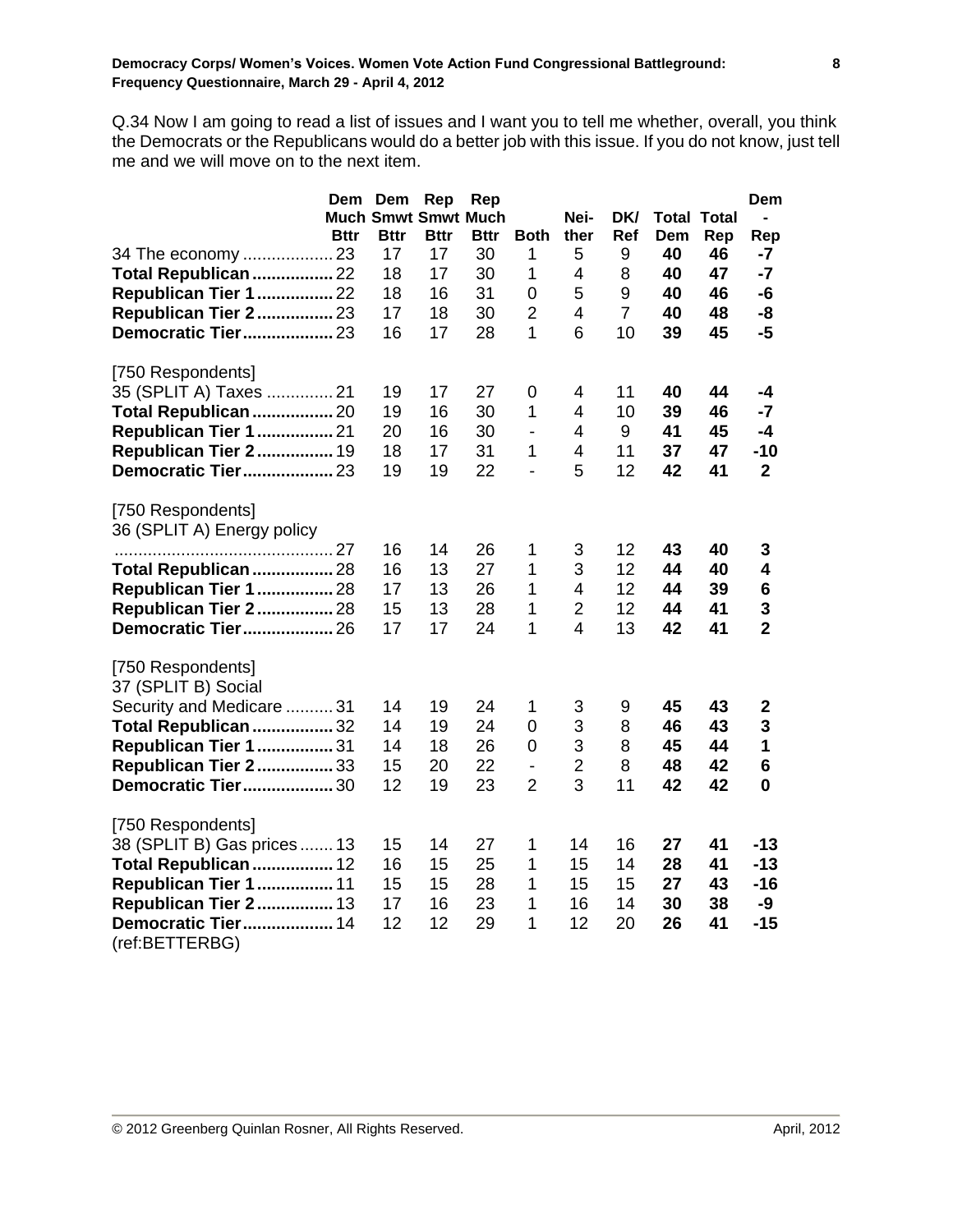# [1000 Respondents]

Q.41 Now, I am going to read you a list of words and phrases which people use to describe political figures. For each word or phrase, please tell me whether it describes (HOUSE INCUMBENT) very well, well, not too well or not well at all.

|                                        | <b>Very</b> |      | <b>Not</b><br>Too | <b>Not</b><br>Well       | DK/ | <b>Total</b>   | <b>Total</b><br><b>Not</b> | Well           |
|----------------------------------------|-------------|------|-------------------|--------------------------|-----|----------------|----------------------------|----------------|
|                                        | Well        | Well | Well              | At All                   | Ref | Well           | Well                       | <b>Not</b>     |
| 41 Has the right approach to the       |             |      |                   |                          |     |                |                            |                |
|                                        |             | 28   | 21                | 18                       | 18  | 43             | 39                         | 4              |
|                                        |             | 28   | 21                | 18                       | 18  | 43             | 39                         | 4              |
|                                        |             | 26   | 19                | 20                       | 20  | 42             | 39                         | 3              |
|                                        |             | 31   | 23                | 16                       | 17  | 44             | 39                         | 4              |
|                                        |             |      | $\overline{a}$    |                          |     |                |                            |                |
| [500 Respondents]                      |             |      |                   |                          |     |                |                            |                |
| 42 (SPLIT A) On your side16            |             | 30   | 19                | 19                       | 17  | 45             | 38                         | 7              |
|                                        |             | 30   | 19                | 19                       | 17  | 45             | 38                         | $\overline{7}$ |
|                                        |             | 29   | 18                | 21                       | 18  | 43             | 39                         | 4              |
|                                        |             | 30   | 19                | 18                       | 16  | 47             | 37                         | 11             |
|                                        |             |      |                   | $\overline{\phantom{0}}$ | -   | $\blacksquare$ |                            |                |
|                                        |             | 30   | 18                | 15                       | 20  | 47             | 33                         | 14             |
|                                        |             | 30   | 18                | 15                       | 20  | 47             | 33                         | 14             |
|                                        |             | 27   | 20                | 13                       | 22  | 45             | 34                         | 11             |
|                                        |             | 33   | 16                | 16                       | 17  | 50             | 32                         | 18             |
|                                        |             |      |                   |                          |     |                |                            |                |
| [500 Respondents]                      |             |      |                   |                          |     |                |                            |                |
| 44 (SPLIT A) Has the right approach to |             |      |                   |                          |     |                |                            |                |
|                                        |             | 24   | 25                | 16                       | 19  | 40             | 41                         | -1             |
|                                        |             | 24   | 25                | 16                       | 19  | 40             | 41                         | -1             |
|                                        |             | 20   | 28                | 15                       | 21  | 37             | 42                         | -5             |
|                                        |             | 27   | 21                | 17                       | 18  | 43             | 39                         | 4              |
|                                        |             |      |                   |                          |     |                |                            |                |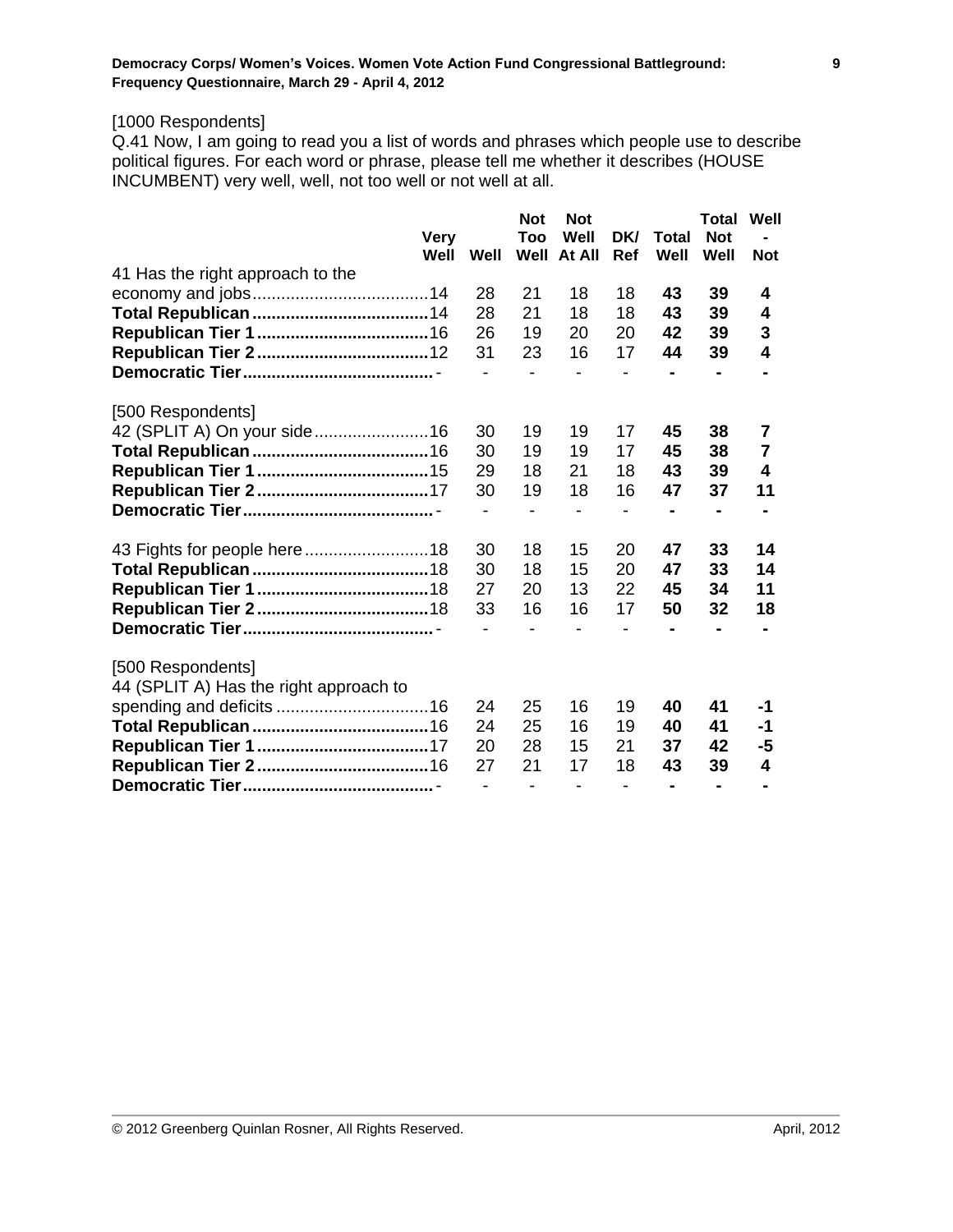|                                     | Very |      | <b>Not</b><br>Too | <b>Not</b><br>Well | DK/ | Total | Total<br><b>Not</b> | Well         |
|-------------------------------------|------|------|-------------------|--------------------|-----|-------|---------------------|--------------|
|                                     | Well | Well | Well              | At All             | Ref | Well  | Well                | <b>Not</b>   |
| [500 Respondents]                   |      |      |                   |                    |     |       |                     |              |
| 45 (SPLIT B) Part of the problem in |      |      |                   |                    |     |       |                     |              |
|                                     |      | 18   | 26                | 18                 | 19  | 37    | 44                  | -7           |
|                                     |      | 18   | 26                | 18                 | 19  | 37    | 44                  | $-7$         |
|                                     |      | 14   | 27                | 17                 | 21  | 35    | 44                  | -9           |
|                                     |      | 22   | 25                | 19                 | 16  | 40    | 44                  | -4           |
|                                     |      |      |                   |                    |     |       |                     |              |
| [500 Respondents]                   |      |      |                   |                    |     |       |                     |              |
| 46 (SPLIT B) For the right kind of  |      |      |                   |                    |     |       |                     |              |
|                                     |      | 25   | 22                | 19                 | 19  | 39    | 41                  | $-2$         |
|                                     |      | 25   | 22                | 19                 | 19  | 39    | 41                  | $-2$         |
|                                     |      | 22   | 23                | 19                 | 20  | 39    | 42                  | $-3$         |
|                                     |      | 29   | 21                | 20                 | 19  | 40    | 41                  | $-1$         |
|                                     |      |      |                   |                    |     |       |                     |              |
|                                     |      | 26   | 21                | 19                 | 17  | 42    | 40                  | $\mathbf{2}$ |
|                                     |      | 26   | 21                | 19                 | 17  | 42    | 40                  | $\mathbf{2}$ |
|                                     |      | 24   | 22                | 20                 | 18  | 40    | 42                  | $-2$         |
|                                     |      | 29   | 20                | 19                 | 17  | 45    | 39                  | 6            |
|                                     |      |      |                   |                    |     |       |                     |              |
| (ref:TRAITS)                        |      |      |                   |                    |     |       |                     |              |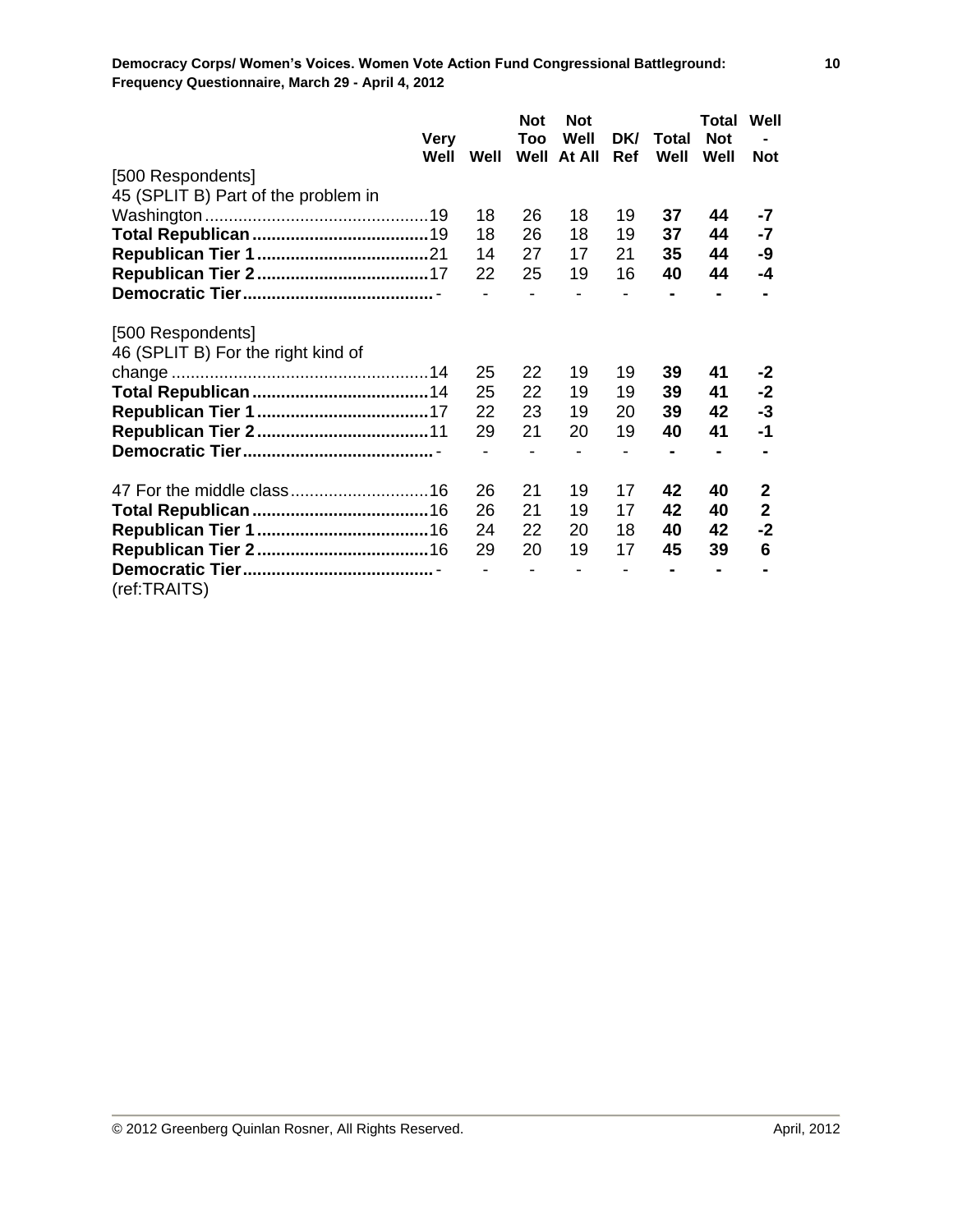Q.49 Now I'm going to read you some pairs of statements. After I read each pair, please tell me whether the FIRST statement or the SECOND statement comes closer to your own view, even if neither is exactly right.

|                                                            | 1st | 1st<br>Stmt Stmt Stmt Stmt | 2nd | 2nd                           |                          | Nei-           | DK/                      | 1st            | <b>Total Total</b><br>2nd | 1st  |
|------------------------------------------------------------|-----|----------------------------|-----|-------------------------------|--------------------------|----------------|--------------------------|----------------|---------------------------|------|
| 49 Next year, I CAN'T vote                                 |     |                            |     | Much Smwt Smwt Much Both ther |                          |                | Ref                      |                | Stmt Stmt                 | 2nd  |
| to reelect (HOUSE                                          |     |                            |     |                               |                          |                |                          |                |                           |      |
| INCUMBENT) because we                                      |     |                            |     |                               |                          |                |                          |                |                           |      |
| need new people that will                                  |     |                            |     |                               |                          |                |                          |                |                           |      |
| fix Washington and get                                     |     |                            |     |                               |                          |                |                          |                |                           |      |
| things done.                                               |     |                            |     |                               |                          |                |                          |                |                           |      |
| <b>OR</b>                                                  |     |                            |     |                               |                          |                |                          |                |                           |      |
| Next year, I WILL vote to                                  |     |                            |     |                               |                          |                |                          |                |                           |      |
| reelect (HOUSE                                             |     |                            |     |                               |                          |                |                          |                |                           |      |
| INCUMBENT) because                                         |     |                            |     |                               |                          |                |                          |                |                           |      |
| (HE/SHE) is doing a good                                   |     |                            |     |                               |                          |                |                          |                |                           |      |
| job and addressing issues<br>that are important to us.  32 |     | 13                         | 13  | 29                            | 0                        | 3              | 10                       | 45             | 41                        | 4    |
| Total Republican  33                                       |     | 12                         | 13  | 29                            | $\mathbf 0$              | 3              | 10                       | 45             | 41                        | 4    |
| <b>Republican Tier 1  33</b>                               |     | 12                         | 14  | 26                            | $\overline{\phantom{0}}$ | 4              | 11                       | 45             | 40                        | 5    |
| <b>Republican Tier 2 32</b>                                |     | 13                         | 11  | 32                            | 0                        | $\overline{2}$ | 9                        | 45             | 43                        | 3    |
| <b>Democratic Tier 30</b>                                  |     | 15                         | 12  | 29                            | $\Omega$                 | 3              | 10                       | 45             | 41                        | 4    |
| [1000 Respondents]<br>50 The more I hear from              |     |                            |     |                               |                          |                |                          |                |                           |      |
| Republicans in Congress                                    |     |                            |     |                               |                          |                |                          |                |                           |      |
| like (HOUSE                                                |     |                            |     |                               |                          |                |                          |                |                           |      |
| INCUMBENT), the less I                                     |     |                            |     |                               |                          |                |                          |                |                           |      |
| like.<br><b>OR</b>                                         |     |                            |     |                               |                          |                |                          |                |                           |      |
| The more I hear from                                       |     |                            |     |                               |                          |                |                          |                |                           |      |
| <b>Republicans in Congress</b>                             |     |                            |     |                               |                          |                |                          |                |                           |      |
| like (HOUSE                                                |     |                            |     |                               |                          |                |                          |                |                           |      |
| INCUMBENT), the more I                                     |     |                            |     |                               |                          |                |                          |                |                           |      |
|                                                            |     | 11                         | 16  | 27                            | 0                        | 2              | 9                        | 46             | 43                        | 3    |
| <b>Total Republican  35</b>                                |     | 11                         | 16  | 27                            | 0                        | $\overline{2}$ | 9                        | 46             | 43                        | 3    |
| <b>Republican Tier 1  34</b>                               |     | 12                         | 14  | 26                            | 0                        | 3              | 11                       | 46             | 40                        | 6    |
| <b>Republican Tier 2 35</b>                                |     | 10                         | 18  | 28                            | $\overline{\phantom{0}}$ | $\overline{2}$ | $\overline{7}$           | 45             | 46                        | $-1$ |
| Democratic Tier                                            |     | $\overline{\phantom{0}}$   | -   | $\overline{\phantom{a}}$      |                          | -              | $\overline{\phantom{0}}$ | $\blacksquare$ | $\blacksquare$            |      |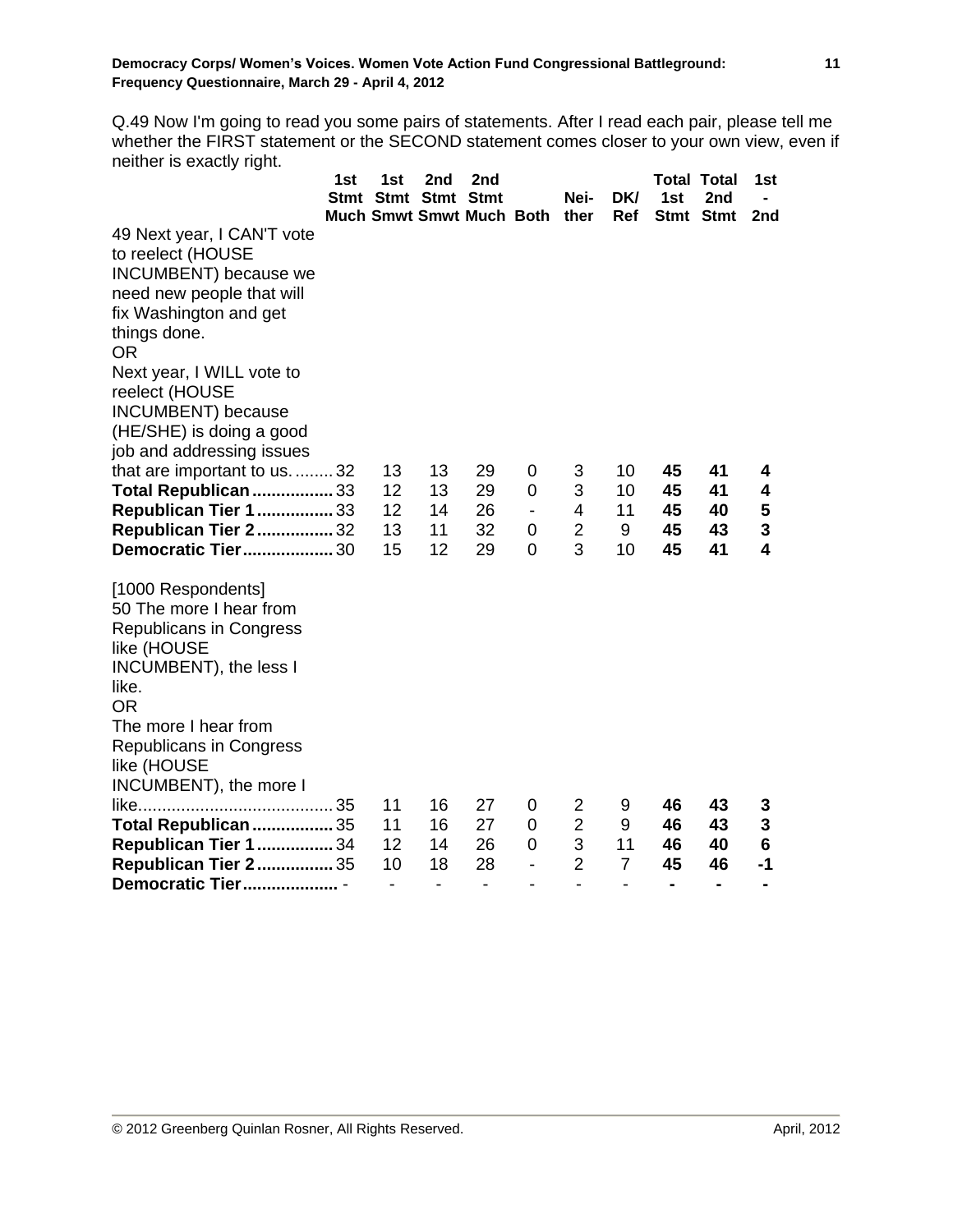|                                                                                                                                                                                                                                                                                              | 1st | 1st<br>Stmt Stmt Stmt Stmt   | 2nd                          | 2nd<br>Much Smwt Smwt Much Both ther |                                                      | Nei-                     | DK/<br>Ref               | 1st            | <b>Total Total</b><br>2nd<br>Stmt Stmt | 1st<br>2nd     |
|----------------------------------------------------------------------------------------------------------------------------------------------------------------------------------------------------------------------------------------------------------------------------------------------|-----|------------------------------|------------------------------|--------------------------------------|------------------------------------------------------|--------------------------|--------------------------|----------------|----------------------------------------|----------------|
| [500 Respondents]<br>51 (SPLIT C) I want<br>(HOUSE INCUMBENT) to<br>try and work with President<br>Obama to address our<br>country's problems.<br><b>OR</b><br>I want (HOUSE<br>INCUMBENT) to try to stop<br><b>President Obama from</b><br>advancing his agenda for<br>Total Republican  50 |     | 5<br>5                       | 3<br>3                       | 38<br>38                             | $\overline{\phantom{0}}$<br>$\overline{\phantom{0}}$ | 1<br>1                   | 2<br>$\overline{2}$      | 55<br>55       | 41<br>41                               | 14<br>14       |
| <b>Republican Tier 1  49</b>                                                                                                                                                                                                                                                                 |     | 5                            | 5                            | 36                                   |                                                      | $\overline{2}$           | 3                        | 54             | 41                                     | 13             |
| <b>Republican Tier 2 52</b>                                                                                                                                                                                                                                                                  |     | 4                            | 1                            | 40                                   |                                                      | $\mathbf{1}$             | $\overline{2}$           | 56             | 41                                     | 15             |
| Democratic Tier                                                                                                                                                                                                                                                                              |     |                              | $\overline{\phantom{a}}$     | $\blacksquare$                       |                                                      | $\overline{a}$           | $\overline{a}$           | $\blacksquare$ | $\blacksquare$                         |                |
| [1000 Respondents]<br>52 Next year, I CAN'T vote<br>to reelect (HOUSE<br>INCUMBENT) because<br>(HE/SHE) supports the<br>special interests and a<br>partisan agenda more than<br>people here.<br><b>OR</b><br>Next year, I WILL vote to<br>reelect (HOUSE<br>INCUMBENT) because               |     |                              |                              |                                      |                                                      |                          |                          |                |                                        |                |
| (HE/SHE) works for people                                                                                                                                                                                                                                                                    |     |                              |                              |                                      |                                                      |                          |                          |                |                                        |                |
| here and (HIS/HER) own                                                                                                                                                                                                                                                                       |     |                              |                              |                                      |                                                      |                          |                          |                |                                        |                |
|                                                                                                                                                                                                                                                                                              |     | 12                           | 17                           | 27                                   | $\overline{\phantom{a}}$                             | 2                        | 14                       | 39             | 44                                     | -5             |
| Total Republican  27                                                                                                                                                                                                                                                                         |     | 12                           | 17                           | 27                                   |                                                      | $\overline{2}$           | 14                       | 39             | 44                                     | -5             |
| <b>Republican Tier 1  26</b>                                                                                                                                                                                                                                                                 |     | 11                           | 19                           | 25                                   | $\overline{\phantom{0}}$                             | $\overline{2}$           | 16                       | 38             | 44                                     | -6             |
| <b>Republican Tier 2 28</b>                                                                                                                                                                                                                                                                  |     | 13                           | 15                           | 30                                   | $\overline{\phantom{0}}$                             | $\overline{2}$           | 11                       | 41             | 45                                     | -4             |
| Democratic Tier                                                                                                                                                                                                                                                                              |     | $\qquad \qquad \blacksquare$ | $\qquad \qquad \blacksquare$ | $\qquad \qquad \blacksquare$         |                                                      | $\overline{\phantom{0}}$ | $\overline{\phantom{a}}$ | $\blacksquare$ | $\blacksquare$                         | $\blacksquare$ |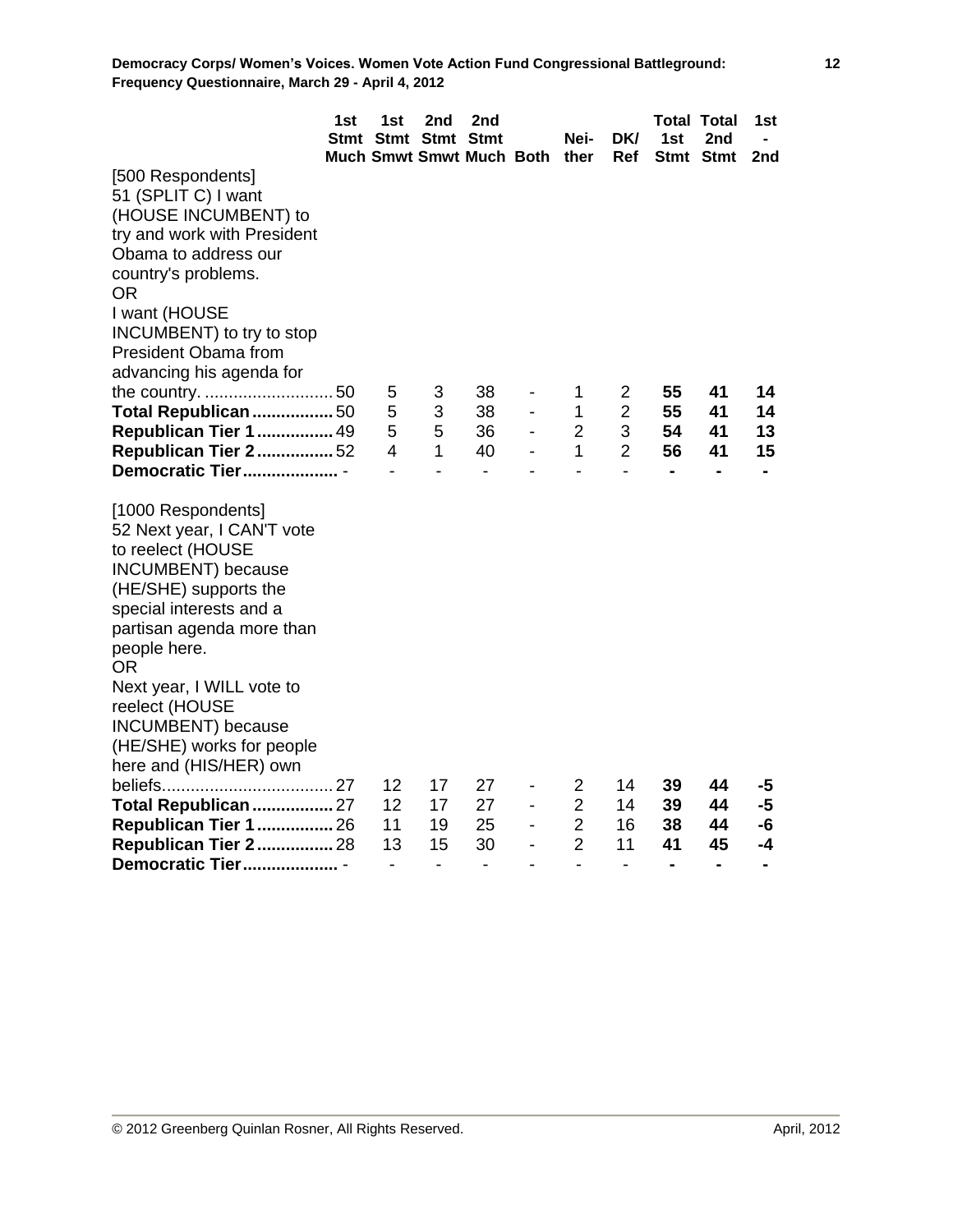|                              | 1st<br>Stmt | 1st | 2nd<br>Stmt Stmt Stmt | 2nd<br><b>Much Smwt Smwt Much Both</b> |                          | Nei-<br>ther   | <b>DKI</b><br><b>Ref</b> | 1st | Total Total<br>2nd<br>Stmt Stmt | 1st<br>2nd |
|------------------------------|-------------|-----|-----------------------|----------------------------------------|--------------------------|----------------|--------------------------|-----|---------------------------------|------------|
| [500 Respondents]            |             |     |                       |                                        |                          |                |                          |     |                                 |            |
| 53 (SPLIT D) I want to vote  |             |     |                       |                                        |                          |                |                          |     |                                 |            |
| for a Member of Congress     |             |     |                       |                                        |                          |                |                          |     |                                 |            |
| who will ask the wealthiest  |             |     |                       |                                        |                          |                |                          |     |                                 |            |
| to pay a greater share of    |             |     |                       |                                        |                          |                |                          |     |                                 |            |
| taxes to address our         |             |     |                       |                                        |                          |                |                          |     |                                 |            |
| problems and the deficit.    |             |     |                       |                                        |                          |                |                          |     |                                 |            |
| OR.                          |             |     |                       |                                        |                          |                |                          |     |                                 |            |
| I agree with (HOUSE          |             |     |                       |                                        |                          |                |                          |     |                                 |            |
| INCUMBENT) who says          |             |     |                       |                                        |                          |                |                          |     |                                 |            |
| (HE/SHE) won't vote for      |             |     |                       |                                        |                          |                |                          |     |                                 |            |
|                              |             | 10  | 8                     | 34                                     |                          | 2              | 4                        | 52  | 42                              | 10         |
| Total Republican  41         |             | 10  | 8                     | 34                                     |                          | $\overline{2}$ | 4                        | 52  | 42                              | 10         |
| <b>Republican Tier 1  43</b> |             | 10  | $\overline{7}$        | 32                                     |                          | 3              | 5                        | 53  | 39                              | 14         |
| <b>Republican Tier 2 40</b>  |             | 11  | 10                    | 36                                     | $\overline{\phantom{a}}$ | 1              | 3                        | 51  | 46                              | 5          |
| Democratic Tier              |             |     |                       |                                        |                          |                |                          |     |                                 |            |
| (ref:BGPAIRS)                |             |     |                       |                                        |                          |                |                          |     |                                 |            |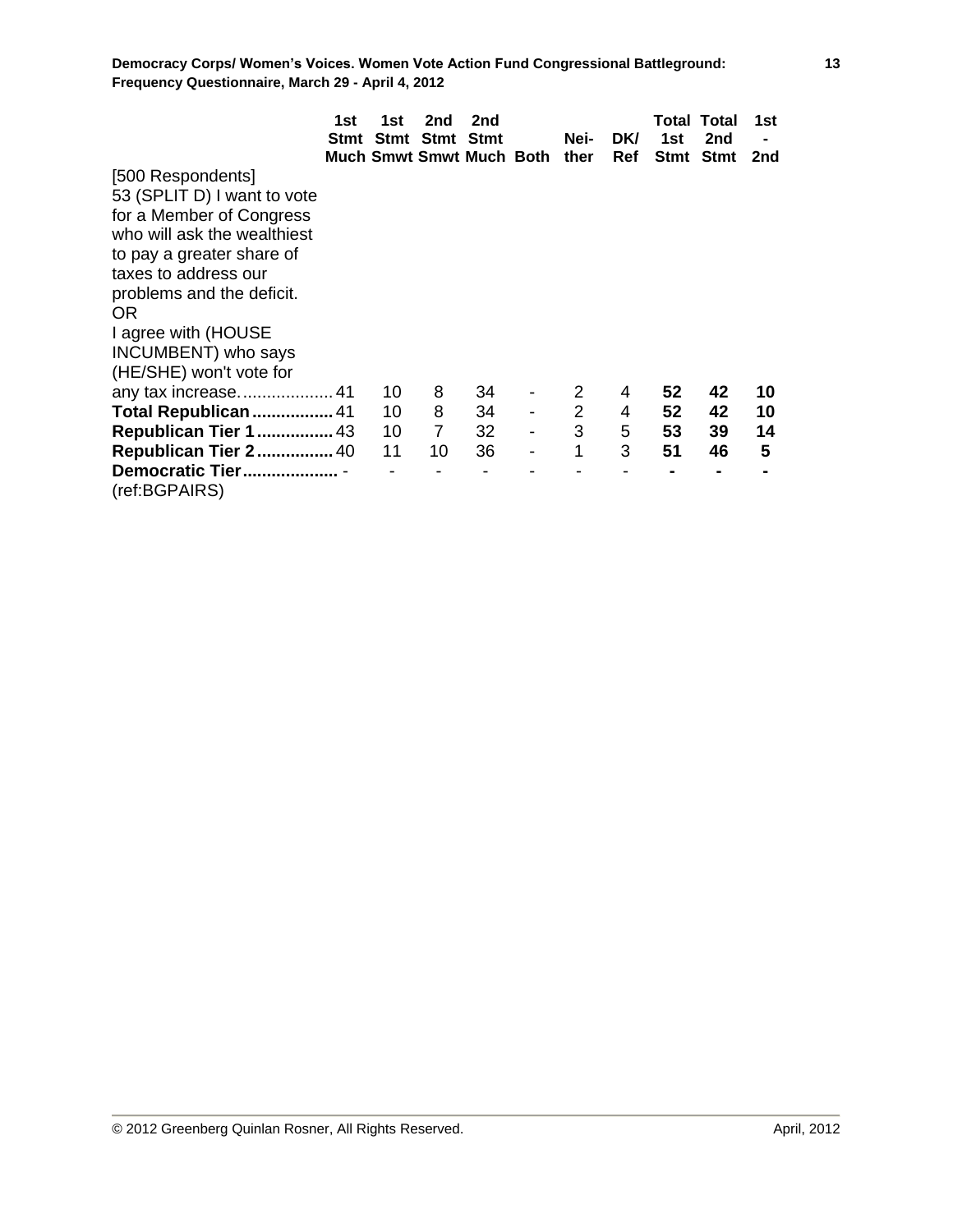#### [1000 Respondents]

Q.56 Now for something a little different. Recently, Republicans in the House of Representatives proposed a budget for the next 10 years that cuts an additional 5.3 trillion dollars from the federal budget. From what you know, do you favor or oppose this budget plan?

|               | Total | Rep<br><b>Tiers</b> | Rep<br>Tier 1 | Rep<br>Tier 2 | Dem<br><b>Tier</b> |
|---------------|-------|---------------------|---------------|---------------|--------------------|
|               |       | 27                  | 25            | 29            |                    |
|               |       | 14                  | 15            | 13            |                    |
|               |       | 13                  | 13            | 13            |                    |
|               |       | 29                  | 30            | 27            |                    |
|               |       | 17                  | 17            | 17            |                    |
|               |       | 41                  | 40            | 42            |                    |
|               |       | 42                  | 43            | 41            |                    |
| (ref:RYANFAV) |       | -1                  | -3            | 1             |                    |

#### [1000 Respondents]

Q.57 Let me read you some more information about the House Republicans' budget plan.

*This plan cuts taxes for corporations and those making over one million dollars a year by 10 percent. It eliminates tax deductions and replaces the current six brackets with two. It repeals the health care reform law and the Wall Street reform law. The budget will cut more than 1.7 trillion dollars to Medicaid over the next decade and phase out traditional Medicare over the next decade, replacing it with a voucher system in which retirees will receive money to purchase either traditional Medicare or private health insurance.* 

Now that you've heard more information, do you favor or oppose this plan?

|                | Total | Rep<br><b>Tiers</b> | Rep<br>Tier 1 | Rep<br>Tier <sub>2</sub> | Dem<br><b>Tier</b> |
|----------------|-------|---------------------|---------------|--------------------------|--------------------|
|                |       | 16                  | 15            | 18                       |                    |
|                |       | 17                  | 17            | 17                       |                    |
|                |       | $12 \overline{ }$   | 14            | 11                       |                    |
|                |       | 44                  | 43            | 45                       | $\overline{a}$     |
|                |       | 10                  | 11            | 10                       |                    |
|                |       | 34                  | 33            | 34                       |                    |
|                |       | 56                  | 57            | 56                       | $\blacksquare$     |
| (ref:RYANFAV2) |       | $-23$               | $-24$         | $-21$                    |                    |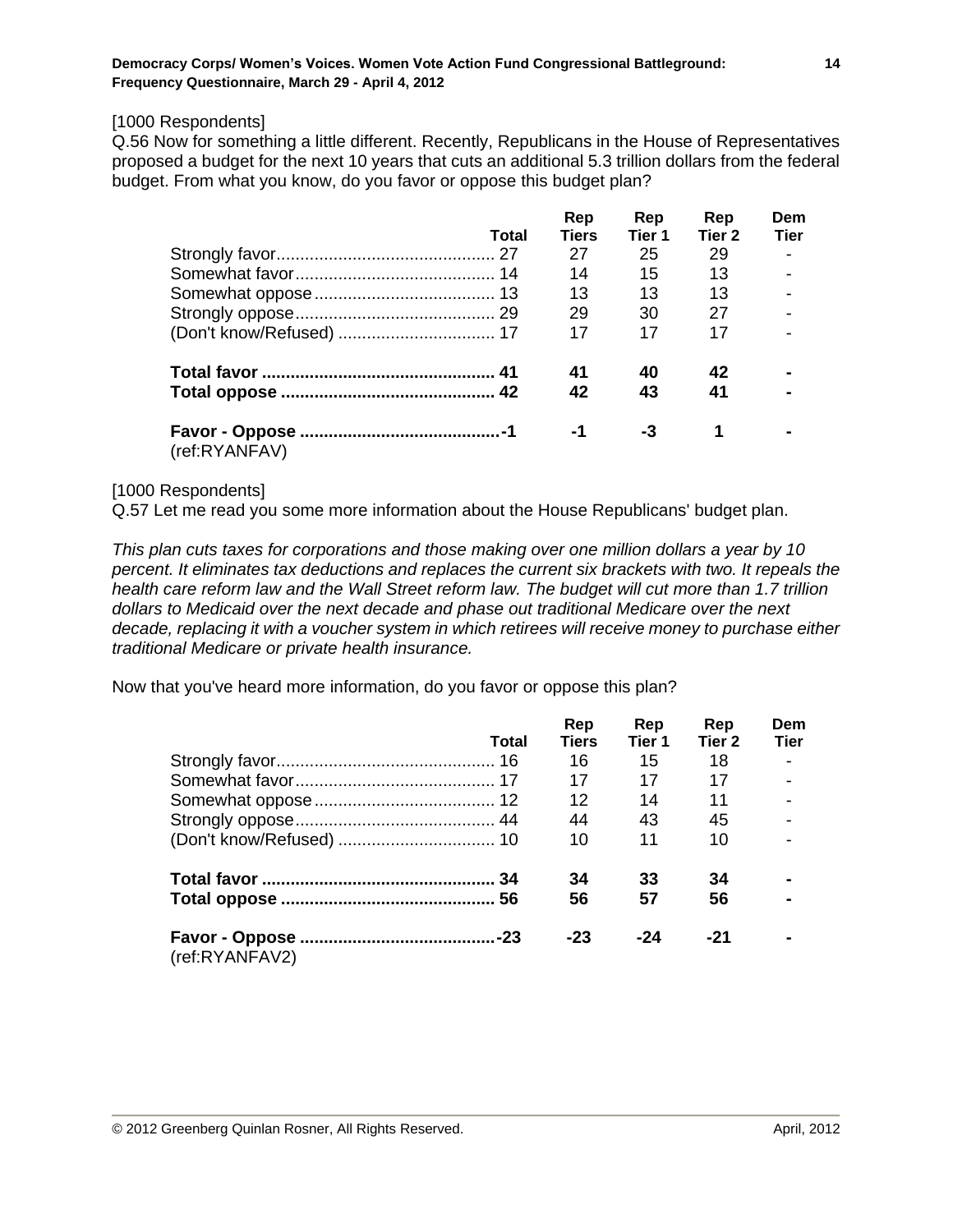# [1000 Respondents]

Q.58 Now I am going to read you some of the things critics are saying about (HOUSE INCUMBENT) and the Republican Congress. After I read each one, please tell me whether this raises very serious doubts, serious doubts, minor doubts, or no real doubts in your own mind about Republicans in Congress and (HOUSE INCUMBENT).

|                                                  | <b>Very</b> |    |                       | No |     |                | <b>Total</b> |
|--------------------------------------------------|-------------|----|-----------------------|----|-----|----------------|--------------|
|                                                  | Ser         |    | Ser Minor Real        |    | DK/ | Total          | <b>Not</b>   |
|                                                  | <b>Dbts</b> |    | <b>Dbts Dbts Dbts</b> |    | Ref | Ser            | Ser          |
| [500 Respondents]                                |             |    |                       |    |     |                |              |
| 58 (SPLIT C) (MEDICAID) (HOUSE                   |             |    |                       |    |     |                |              |
| <b>INCUMBENT)</b> voted to cut Medicaid by       |             |    |                       |    |     |                |              |
| almost half-- 1.7 trillion dollars over the next |             |    |                       |    |     |                |              |
| ten years-- including coverage for seniors, the  |             |    |                       |    |     |                |              |
| disabled, and the poor, leaving 19 million       |             |    |                       |    |     |                |              |
| people without guaranteed health care and        |             |    |                       |    |     |                |              |
| shifting the costs to states already strapped    |             |    |                       |    |     |                |              |
|                                                  |             | 30 | 15                    | 18 | 4   | 63             | 33           |
|                                                  |             | 30 | 15                    | 18 | 4   | 63             | 33           |
|                                                  |             | 32 | 15                    | 17 | 4   | 64             | 31           |
|                                                  |             | 29 | 15                    | 20 | 3   | 62             | 35           |
|                                                  |             |    |                       |    |     |                |              |
| [500 Respondents]                                |             |    |                       |    |     |                |              |
| 59 (SPLIT D) (MEDICARE) (HOUSE                   |             |    |                       |    |     |                |              |
| INCUMBENT) voted to end Medicare as we           |             |    |                       |    |     |                |              |
| know it and instead give seniors a voucher to    |             |    |                       |    |     |                |              |
| pay for traditional Medicare or a private plan   |             |    |                       |    |     |                |              |
| that is not guaranteed to keep pace with the     |             |    |                       |    |     |                |              |
| rising costs of health insurance and inflation,  |             |    |                       |    |     |                |              |
| forcing seniors to pay thousands of dollars out  |             |    |                       |    |     |                |              |
|                                                  |             | 28 | 15                    | 18 | 5   | 62             | 33           |
|                                                  |             | 28 | 15                    | 18 | 5   | 62             | 33           |
|                                                  |             | 27 | 15                    | 16 | 5   | 64             | 31           |
|                                                  |             | 28 | 15                    | 21 | 6   | 59             | 36           |
|                                                  |             |    |                       |    | -   | $\blacksquare$ |              |
| [500 Respondents]                                |             |    |                       |    |     |                |              |
| 60 (SPLIT C) (DODD-FRANK) (HOUSE                 |             |    |                       |    |     |                |              |
| INCUMBENT) voted to repeal common-sense          |             |    |                       |    |     |                |              |
| financial reforms put in place to make sure the  |             |    |                       |    |     |                |              |
| big banks on Wall Street can't bring down our    |             |    |                       |    |     |                |              |
| economy again and blocked rules curbing          |             |    |                       |    |     |                |              |
| huge bonuses for Wall Street CEOs as they        |             |    |                       |    |     |                |              |
| continue to rake in millions of dollars          | -28         | 24 | 20                    | 21 | 7   | 52             | 41           |
|                                                  |             | 24 | 20                    | 21 | 7   | 52             | 41           |
|                                                  |             | 26 | 21                    | 20 | 8   | 51             | 41           |
|                                                  |             | 22 | 20                    | 21 | 6   | 53             | 41           |
|                                                  |             |    |                       |    |     |                |              |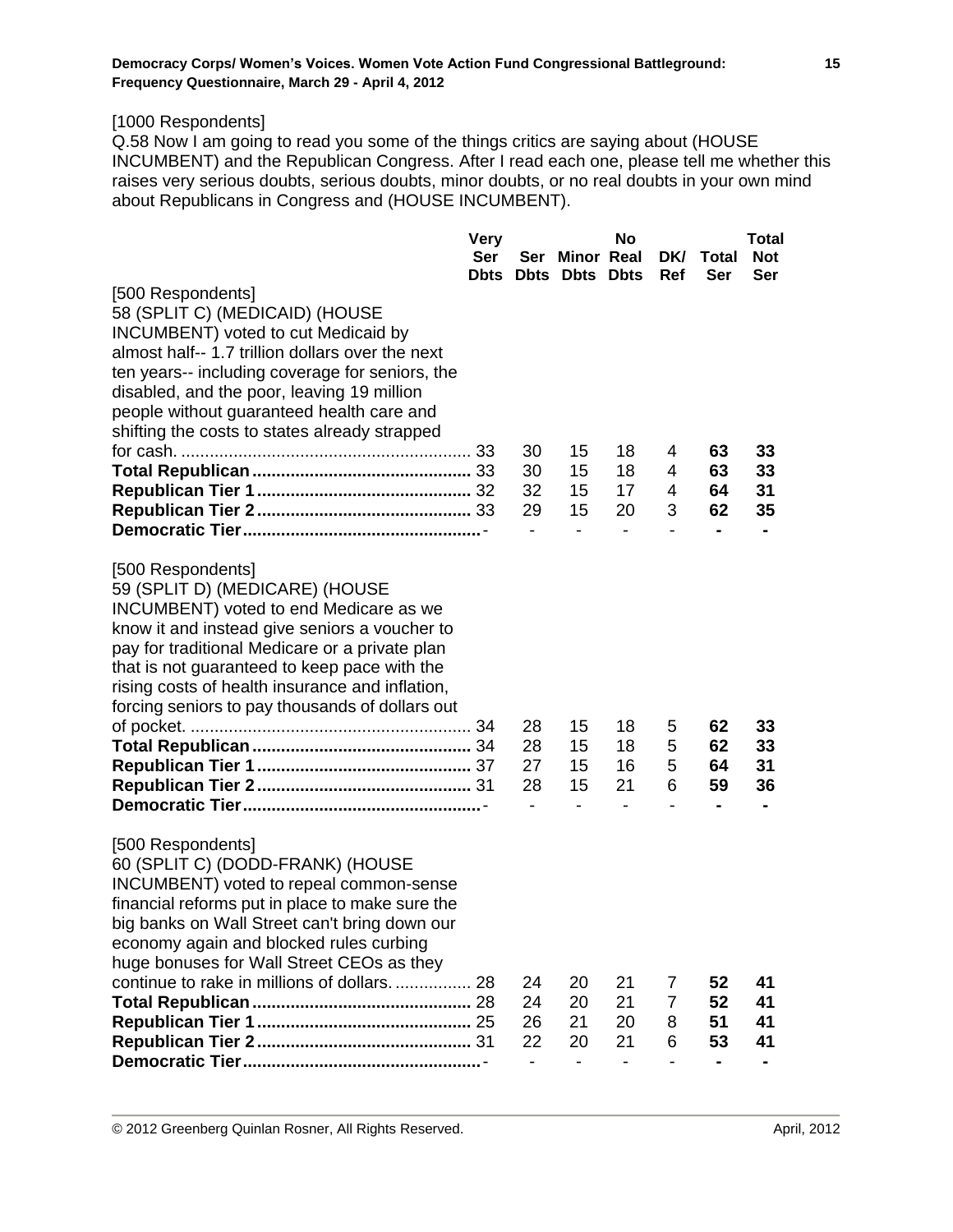|                                                | <b>Very</b>  |     |                  | <b>No</b>    |     |       | Total      |
|------------------------------------------------|--------------|-----|------------------|--------------|-----|-------|------------|
|                                                | Ser          | Ser | Minor Real       |              | DK/ | Total | <b>Not</b> |
|                                                | <b>D</b> bts |     | <b>Dbts</b> Dbts | <b>D</b> bts | Ref | Ser   | Ser        |
| [500 Respondents]                              |              |     |                  |              |     |       |            |
| 61 (SPLIT C) (MIDDLE CLASS TAX) (HOUSE         |              |     |                  |              |     |       |            |
| INCUMBENT) voted to raise taxes on middle      |              |     |                  |              |     |       |            |
| class and working families in order to pay for |              |     |                  |              |     |       |            |
| tax cuts for CEOs, big corporations that       |              |     |                  |              |     |       |            |
| outsource jobs, big oil companies that are     |              |     |                  |              |     |       |            |
| more profitable than ever, and millionaires    |              |     |                  |              |     |       |            |
| and billionaires, giving them a tax break of   |              |     |                  |              |     |       |            |
| 265,000 dollars on top of the Bush tax cuts 35 |              | 29  | 14               | 18           | 4   | 64    | 32         |
|                                                |              | 29  | 14               | 18           | 4   | 64    | 32         |
|                                                |              | 30  | 13               | 20           | 4   | 63    | 33         |
|                                                |              | 28  | 15               | 17           | 4   | 65    | 31         |
|                                                |              |     |                  |              |     |       |            |
| [500 Respondents]                              |              |     |                  |              |     |       |            |
| 63 (WVWV) (SPLIT C) (HOUSE                     |              |     |                  |              |     |       |            |
| INCUMBENT) sponsored an amendment that         |              |     |                  |              |     |       |            |
| discriminated against women by allowing any    |              |     |                  |              |     |       |            |
| employer to deny health care coverage for      |              |     |                  |              |     |       |            |
|                                                |              | 24  | 15               | 24           | 5   | 56    | 39         |
|                                                |              | 24  | 15               | 24           | 5   | 56    | 39         |
|                                                |              | 21  | 15               | 25           | 5   | 54    | 40         |
|                                                |              | 26  | 15               | 22           | 5   | 58    | 37         |
|                                                |              |     |                  |              |     |       |            |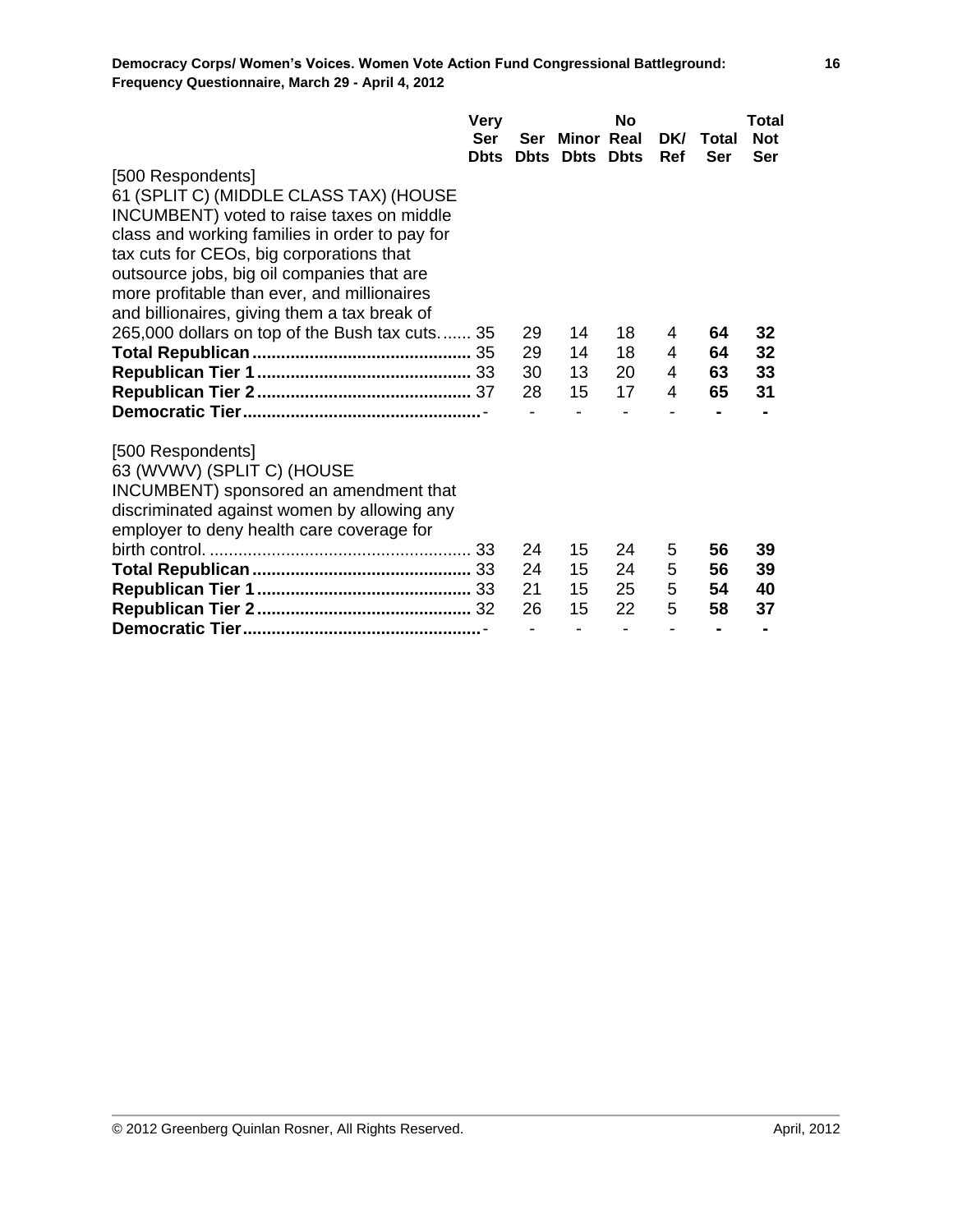|                                                | <b>Very</b> |                          | No                           |                              |                          | Total          |                |  |
|------------------------------------------------|-------------|--------------------------|------------------------------|------------------------------|--------------------------|----------------|----------------|--|
|                                                | Ser         | Ser                      | <b>Minor Real</b>            |                              | <b>DKI</b>               | Total          | <b>Not</b>     |  |
|                                                | <b>Dbts</b> |                          | <b>Dbts Dbts Dbts</b>        |                              | Ref                      | Ser            | Ser            |  |
| [500 Respondents]                              |             |                          |                              |                              |                          |                |                |  |
| 64 (WVWV) (SPLIT D) (HOUSE                     |             |                          |                              |                              |                          |                |                |  |
| INCUMBENT) supported a measure that            |             |                          |                              |                              |                          |                |                |  |
| redefined rape in order to deny access to      |             |                          |                              |                              |                          |                |                |  |
|                                                |             | 31                       | 18                           | 18                           | 6                        | 58             | 36             |  |
|                                                |             | 31                       | 18                           | 18                           | 6                        | 58             | 36             |  |
|                                                |             | 32                       | 20                           | 14                           | 6                        | 59             | 34             |  |
|                                                |             | 29                       | 16                           | 22                           | 5                        | 58             | 38             |  |
|                                                |             | $\overline{\phantom{a}}$ | $\qquad \qquad \blacksquare$ | $\qquad \qquad \blacksquare$ | $\overline{\phantom{0}}$ | $\blacksquare$ | $\blacksquare$ |  |
| [500 Respondents]                              |             |                          |                              |                              |                          |                |                |  |
| 65 (WVWV) (SPLIT C) (HOUSE                     |             |                          |                              |                              |                          |                |                |  |
| INCUMBENT) voted for the largest cuts ever     |             |                          |                              |                              |                          |                |                |  |
| for education programs, including cuts to      |             |                          |                              |                              |                          |                |                |  |
| classroom technology and Pell Grants, that     |             |                          |                              |                              |                          |                |                |  |
| many Americans need to move into the middle    |             |                          |                              |                              |                          |                |                |  |
| class and voted to weaken legislation          |             |                          |                              |                              |                          |                |                |  |
| prohibiting sex discrimination in federally    |             |                          |                              |                              |                          |                |                |  |
|                                                |             | 28                       | 20                           | 18                           | 6                        | 56             | 38             |  |
|                                                |             | 28                       | 20                           | 18                           | 6                        | 56             | 38             |  |
|                                                |             | 29                       | 18                           | 18                           | 7                        | 56             | 36             |  |
|                                                |             | 26                       | 21                           | 18                           | 5                        | 56             | 40             |  |
|                                                |             | $\blacksquare$           | $\blacksquare$               | $\blacksquare$               | $\blacksquare$           | $\blacksquare$ |                |  |
| [500 Respondents]                              |             |                          |                              |                              |                          |                |                |  |
| 66 (WVWV) (SPLIT C) (HOUSE                     |             |                          |                              |                              |                          |                |                |  |
| INCUMBENT) voted to eliminate health           |             |                          |                              |                              |                          |                |                |  |
| insurance coverage for 33 million people who   |             |                          |                              |                              |                          |                |                |  |
| lack coverage now, allowing health insurance   |             |                          |                              |                              |                          |                |                |  |
| companies to deny coverage to people with      |             |                          |                              |                              |                          |                |                |  |
| pre-existing conditions, charge women the      |             |                          |                              |                              |                          |                |                |  |
| higher rates than men and eliminate coverage   |             |                          |                              |                              |                          |                |                |  |
| for millions of young people who can currently |             |                          |                              |                              |                          |                |                |  |
|                                                |             | 26                       | 15                           | 17                           | $\overline{7}$           | 61             | 32             |  |
|                                                |             | 26                       | 15                           | 17                           | 7                        | 61             | 32             |  |
|                                                |             | 29                       | 13                           | 17                           | 6                        | 63             | 31             |  |
|                                                |             | 24                       | 17                           | 16                           | 8                        | 58             | 34             |  |
|                                                |             |                          |                              |                              | $\overline{\phantom{0}}$ | $\blacksquare$ |                |  |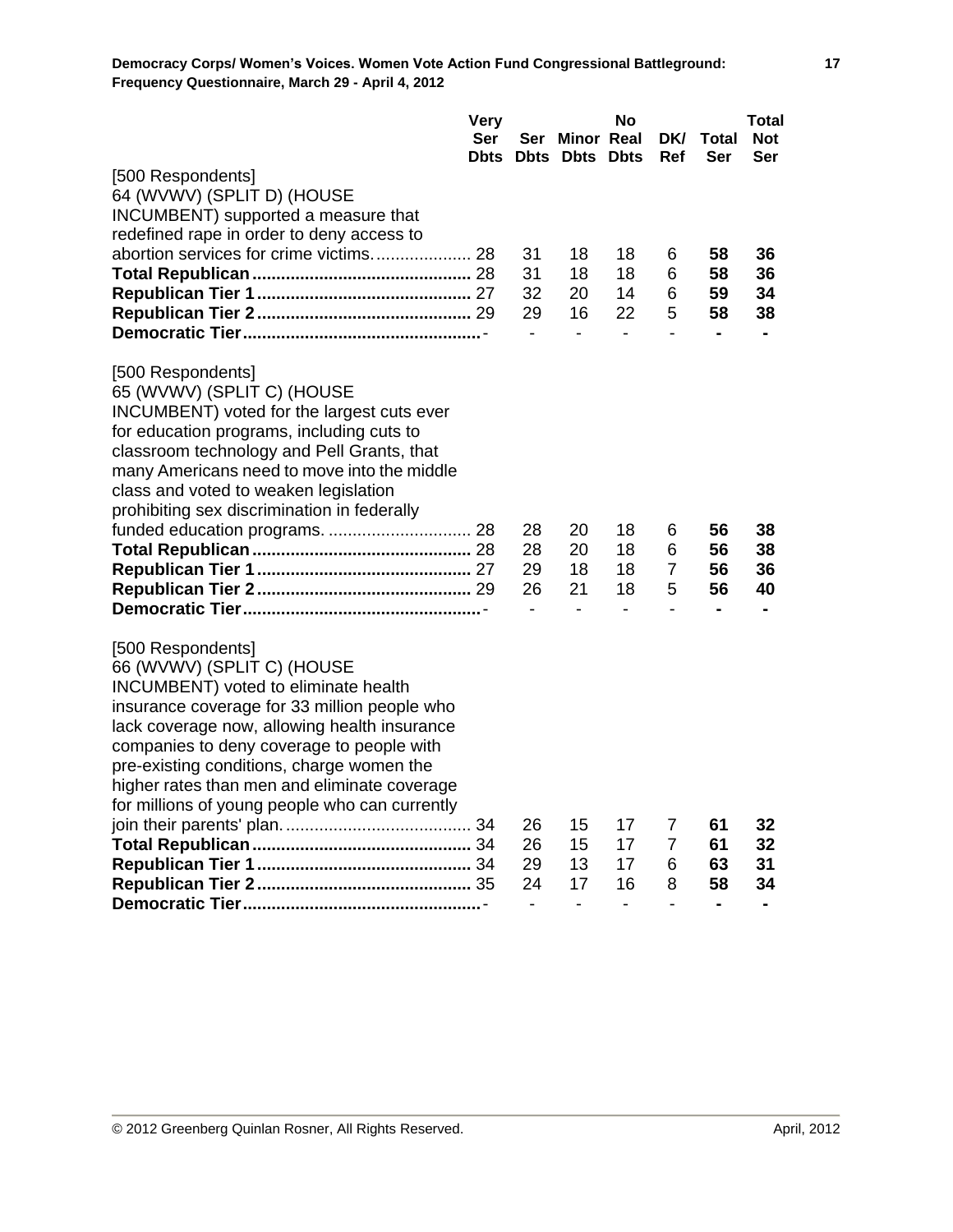|                                                 | <b>Very</b> |    | <b>No</b>                |    |                          | Total          |            |  |
|-------------------------------------------------|-------------|----|--------------------------|----|--------------------------|----------------|------------|--|
|                                                 | <b>Ser</b>  |    | Ser Minor Real           |    | DK/                      | Total          | <b>Not</b> |  |
|                                                 | <b>Dbts</b> |    | <b>Dbts Dbts Dbts</b>    |    | Ref                      | <b>Ser</b>     | Ser        |  |
| [500 Respondents]                               |             |    |                          |    |                          |                |            |  |
| 67 (WVWV) (SPLIT D) (VULNERABLE)                |             |    |                          |    |                          |                |            |  |
| (HOUSE INCUMBENT) voted to leave our            |             |    |                          |    |                          |                |            |  |
| most vulnerable citizens out in the cold during |             |    |                          |    |                          |                |            |  |
| hard times, with 62 percent of the cuts coming  |             |    |                          |    |                          |                |            |  |
| from programs for lower-income Americans        |             |    |                          |    |                          |                |            |  |
| who are struggling most during the recession,   |             |    |                          |    |                          |                |            |  |
| including food stamps, aid for college          |             |    |                          |    |                          |                |            |  |
| education, federal housing aid and health       |             |    |                          |    |                          |                |            |  |
|                                                 |             | 33 | 16                       | 22 | 5                        | 56             | 39         |  |
|                                                 |             | 33 | 16                       | 22 | 5                        | 56             | 39         |  |
|                                                 |             | 35 | 18                       | 19 | 5                        | 58             | 37         |  |
|                                                 |             | 30 | 14                       | 27 | 6                        | 53             | 40         |  |
|                                                 |             |    |                          |    |                          |                |            |  |
| [500 Respondents]                               |             |    |                          |    |                          |                |            |  |
| 68 (SPLIT D) (FOOD SAFETY) (HOUSE               |             |    |                          |    |                          |                |            |  |
| INCUMBENT) voted to cut funding for food        |             |    |                          |    |                          |                |            |  |
| and drug safety by almost 20 percent, which     |             |    |                          |    |                          |                |            |  |
| will cause the Food Inspection Service to       |             |    |                          |    |                          |                |            |  |
| lay-off thousands of its inspectors meant to    |             |    |                          |    |                          |                |            |  |
| prevent foodborne illnesses such as E. coli     |             |    |                          |    |                          |                |            |  |
| and Salmonella from contaminating               |             |    |                          |    |                          |                |            |  |
|                                                 |             | 27 | 21                       | 18 | 4                        | 56             | 40         |  |
|                                                 |             | 27 | 21                       | 18 | 4                        | 56             | 40         |  |
|                                                 |             | 26 | 22                       | 16 | 6                        | 57             | 38         |  |
|                                                 |             | 29 | 20                       | 21 | 3                        | 55             | 42         |  |
|                                                 |             |    | $\overline{\phantom{0}}$ |    | $\overline{\phantom{a}}$ | $\blacksquare$ |            |  |
| [500 Respondents]                               |             |    |                          |    |                          |                |            |  |
| 69 (WVWV) (SPLIT D) (HOUSE                      |             |    |                          |    |                          |                |            |  |
| INCUMBENT) voted against a jobs bill that       |             |    |                          |    |                          |                |            |  |
| would have saved or created millions of jobs    |             |    |                          |    |                          |                |            |  |
| around the country and prevented thousands      |             |    |                          |    |                          |                |            |  |
| of layoffs of teachers, nurses and other public |             |    |                          |    |                          |                |            |  |
|                                                 |             | 31 | 16                       | 24 | 5                        | 55             | 40         |  |
|                                                 |             | 31 | 16                       | 24 | 5                        | 55             | 40         |  |
|                                                 |             | 32 | 19                       | 20 | 5                        | 56             | 39         |  |
|                                                 |             | 30 | 13                       | 28 | 4                        | 55             | 41         |  |
|                                                 |             |    |                          |    |                          |                |            |  |
| (ref:RYANATT)                                   |             |    |                          |    |                          |                |            |  |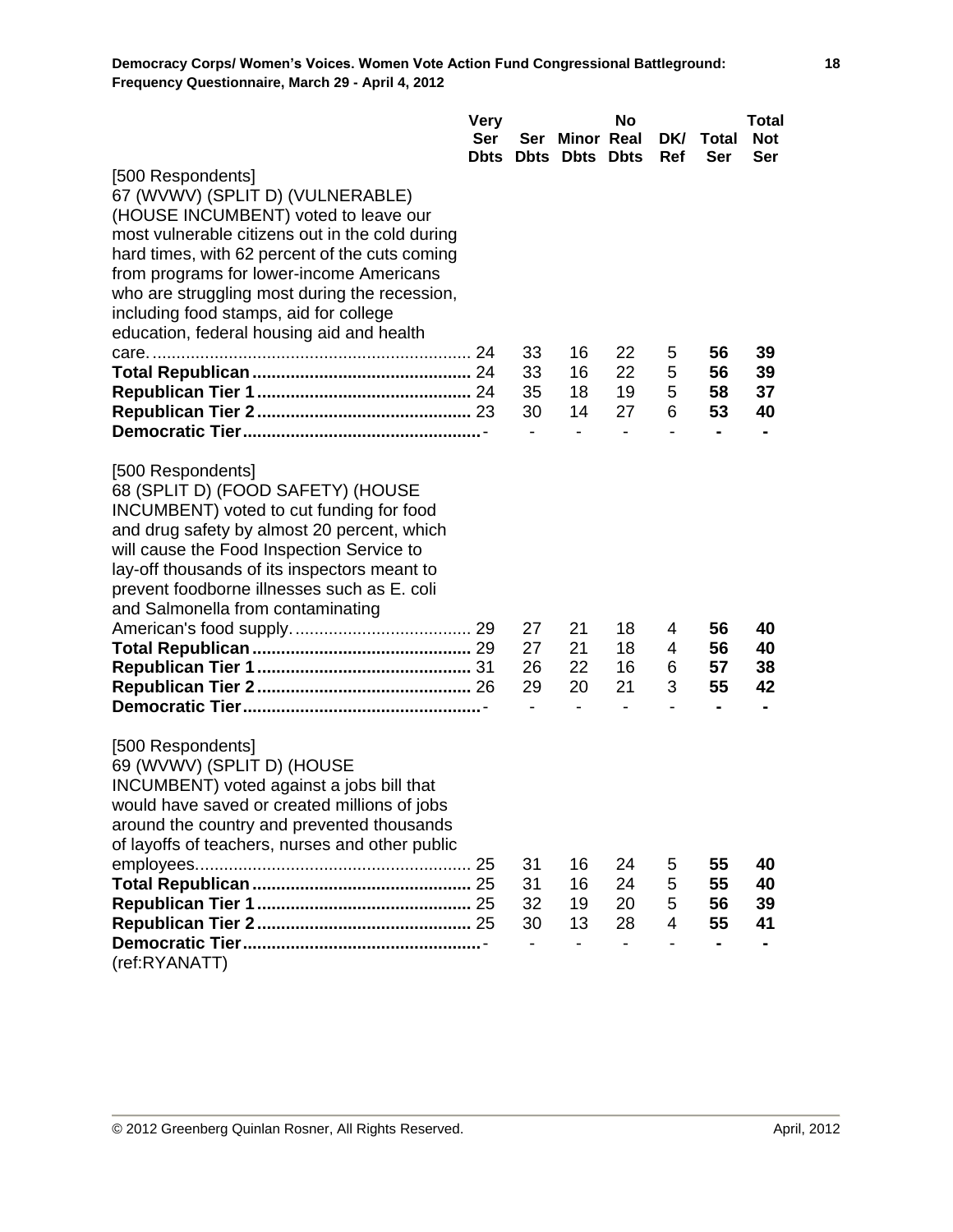[1000 Respondents]

Q.70 Now I am going to read you some of the things (HOUSE INCUMBENT) and the Republicans in Congress are saying about their budget plan. After I read each statement, please tell me how convincing a reason it is to support (HOUSE INCUMBENT) and the Republicans in Congress -- is it a very convincing reason, a somewhat convincing reason, just a little convincing, or not at all a convincing reason to support (HOUSE INCUMBENT) and the Republicans in Congress?

|                                          |                              | A  | <b>Not</b>                   |                |                | Very/ Lttle/ Conv |            |
|------------------------------------------|------------------------------|----|------------------------------|----------------|----------------|-------------------|------------|
|                                          | Very Smwt Lttle              |    | at                           |                | DK/ Smwt Not   |                   |            |
|                                          | <b>Conv Conv Conv</b>        |    | All                          |                | Ref Conv Conv  |                   | <b>Not</b> |
| 70 (DEBT) Our plan reverses the          |                              |    |                              |                |                |                   |            |
| reckless over-spending and borrowing     |                              |    |                              |                |                |                   |            |
| that puts America at the mercy of China  |                              |    |                              |                |                |                   |            |
| and leaves our children burdened by      |                              |    |                              |                |                |                   |            |
| debt. It cuts government spending from   |                              |    |                              |                |                |                   |            |
| 24 percent of the economy to below 20    |                              |    |                              |                |                |                   |            |
| percent in three years and reduces our   |                              |    |                              |                |                |                   |            |
| debt by 36 percent over the next ten     |                              |    |                              |                |                |                   |            |
|                                          | 28                           | 11 | 30                           | 3              | 56             | 41                | 15         |
|                                          | 28                           | 11 | 30                           | 3              | 56             | 41                | 15         |
|                                          | 29                           | 10 | 29                           | 3              | 58             | 40                | 18         |
|                                          | 27                           | 12 | 30                           | 4              | 54             | 42                | 12         |
|                                          |                              |    |                              |                |                | -                 |            |
| 71 (TAXES) Our plan reforms the          |                              |    |                              |                |                |                   |            |
| broken tax code so it's fairer, simpler  |                              |    |                              |                |                |                   |            |
| and more competitive. It consolidates    |                              |    |                              |                |                |                   |            |
| the tax code into just two individual    |                              |    |                              |                |                |                   |            |
| brackets, one at 10 percent and one at   |                              |    |                              |                |                |                   |            |
| 25 percent, eliminates special interest  |                              |    |                              |                |                |                   |            |
| loopholes and cuts the corporate tax     |                              |    |                              |                |                |                   |            |
|                                          | 30                           | 11 | 31                           | 3              | 55             | 42                | 12         |
|                                          | 30                           | 11 | 31                           | 3              | 55             | 42                | 12         |
|                                          | 27                           | 11 | 33                           | $\overline{4}$ | 52             | 44                | 8          |
|                                          | 33                           | 10 | 30                           | 3              | 57             | 40                | 17         |
|                                          |                              |    |                              |                |                |                   |            |
| [500 Respondents]                        |                              |    |                              |                |                |                   |            |
| 72 (SPLIT C) (JOB TRAINING) Our          |                              |    |                              |                |                |                   |            |
| plan strengthens education, job training |                              |    |                              |                |                |                   |            |
| and assistance programs by               |                              |    |                              |                |                |                   |            |
| consolidating duplicative programs and   |                              |    |                              |                |                |                   |            |
| transferring those programs back to the  |                              |    |                              |                |                |                   |            |
| states, allowing them to develop their   |                              |    |                              |                |                |                   |            |
| own approaches to get their citizens     |                              |    |                              |                |                |                   |            |
|                                          | 30                           | 12 | 29                           | 3              | 57             | 40                | 16         |
|                                          | 30                           | 12 | 29                           | 3              | 57             | 40                | 16         |
|                                          | 29                           | 12 | 29                           | 3              | 55             | 41                | 14         |
|                                          | 31                           | 11 | 28                           | 3              | 58             | 39                | 19         |
|                                          | $\qquad \qquad \blacksquare$ |    | $\qquad \qquad \blacksquare$ |                | $\blacksquare$ | -                 |            |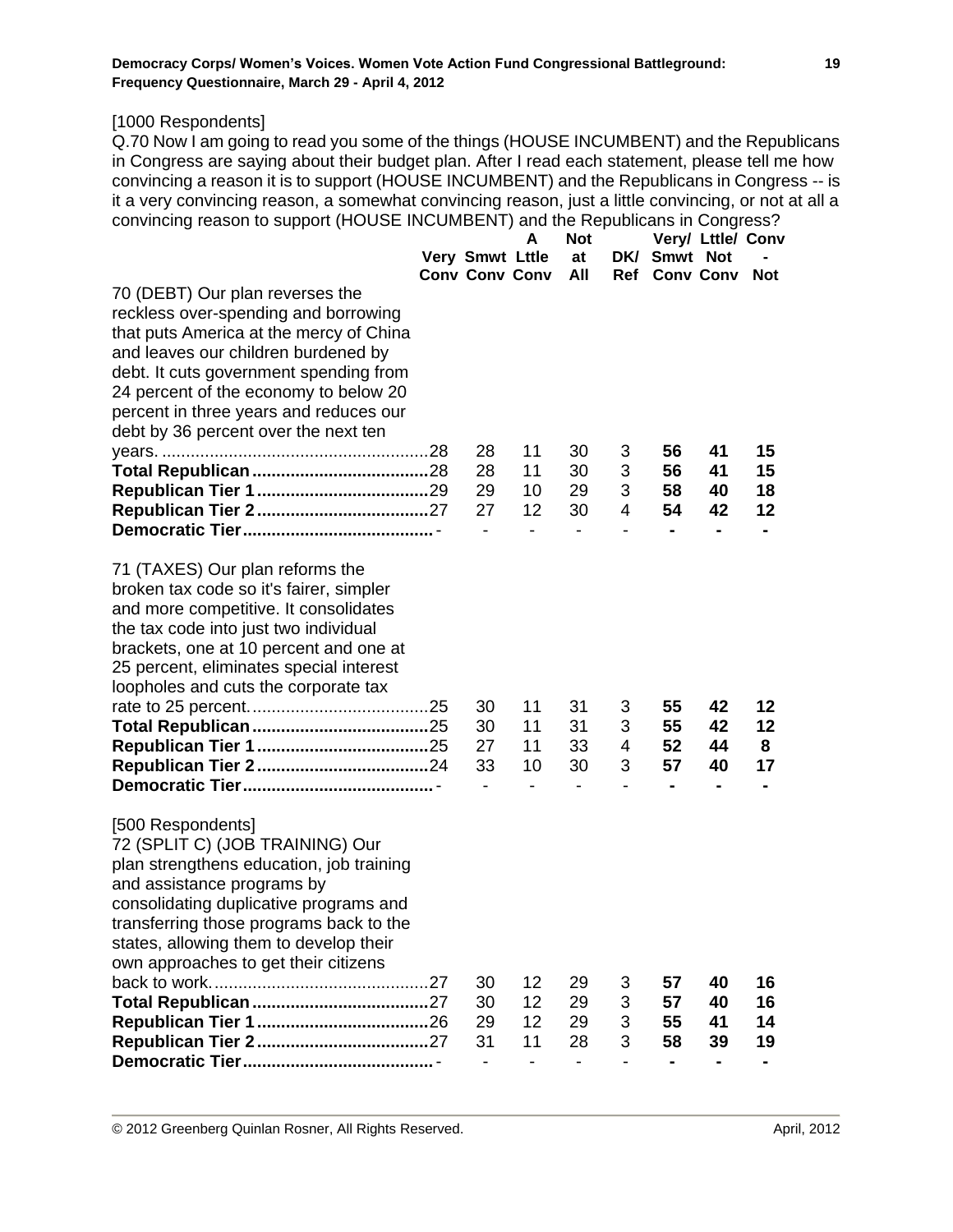|                                           | Very Smwt Lttle<br><b>Conv Conv Conv</b> | A  | <b>Not</b><br>at<br>All |                | DK/ Smwt Not<br>Ref Conv Conv | Very/ Lttle/ Conv | <b>Not</b>              |
|-------------------------------------------|------------------------------------------|----|-------------------------|----------------|-------------------------------|-------------------|-------------------------|
| [500 Respondents]                         |                                          |    |                         |                |                               |                   |                         |
| 73 (SPLIT D) (ENERGY) While               |                                          |    |                         |                |                               |                   |                         |
| Democrats have consistently blocked       |                                          |    |                         |                |                               |                   |                         |
| the expansion of domestic energy          |                                          |    |                         |                |                               |                   |                         |
| production, driving up gas prices and     |                                          |    |                         |                |                               |                   |                         |
| increasing our reliance on foreign oil,   |                                          |    |                         |                |                               |                   |                         |
| our plan promotes opening new             |                                          |    |                         |                |                               |                   |                         |
| domestic areas for exploration. Instead   |                                          |    |                         |                |                               |                   |                         |
| of propping up failed schemes like        |                                          |    |                         |                |                               |                   |                         |
| Solyndra, our plan taps into our vast     |                                          |    |                         |                |                               |                   |                         |
| reserves of oil and natural gas, creating |                                          |    |                         |                |                               |                   |                         |
|                                           | 20                                       | 12 | 32                      | 2              | 54                            | 44                | 10                      |
|                                           | 20                                       | 12 | 32                      | $\overline{2}$ | 54                            | 44                | 10                      |
|                                           | 20                                       | 10 | 35                      | $\overline{2}$ | 53                            | 45                | 8                       |
|                                           | 20                                       | 14 | 30                      | $\overline{2}$ | 55                            | 43                | 11                      |
|                                           | $\overline{\phantom{a}}$                 |    |                         | $\blacksquare$ | $\blacksquare$                | $\blacksquare$    | $\blacksquare$          |
| [500 Respondents]                         |                                          |    |                         |                |                               |                   |                         |
| 74 (SPLIT C) (OBAMACARE) Our plan         |                                          |    |                         |                |                               |                   |                         |
| repeals Obama's trillion dollar           |                                          |    |                         |                |                               |                   |                         |
| government takeover of the health care    |                                          |    |                         |                |                               |                   |                         |
| system and gets bureaucrats out of        |                                          |    |                         |                |                               |                   |                         |
| medical practice. Obamacare will drive    |                                          |    |                         |                |                               |                   |                         |
| up health care costs and bankrupt         |                                          |    |                         |                |                               |                   |                         |
| Medicare, while our plan ensures the      |                                          |    |                         |                |                               |                   |                         |
| long-term survival of Medicare and        |                                          |    |                         |                |                               |                   |                         |
| premium support for low-income            |                                          |    |                         |                |                               |                   |                         |
|                                           | 20                                       | 11 | 38                      | 3              | 48                            | 49                | -1                      |
|                                           | 20                                       | 11 | 38                      | 3              | 48                            | 49                | -1                      |
|                                           | 18                                       | 10 | 39                      | 4              | 47                            | 50                | -3                      |
|                                           | 22                                       | 11 | 38                      | $\overline{2}$ | 49                            | 49                | 0                       |
|                                           |                                          |    |                         |                |                               |                   |                         |
| 75 (DEFENSE) President Obama's            |                                          |    |                         |                |                               |                   |                         |
| plan makes across-the-board cuts of       |                                          |    |                         |                |                               |                   |                         |
| nearly 500 billion dollars from defense   |                                          |    |                         |                |                               |                   |                         |
| spending over the next ten years, while   |                                          |    |                         |                |                               |                   |                         |
| our plan protects our safety and security |                                          |    |                         |                |                               |                   |                         |
| by maintaining reasonable and             |                                          |    |                         |                |                               |                   |                         |
| consistent defense spending. Our          |                                          |    |                         |                |                               |                   |                         |
| troops shouldn't pay the price for        |                                          |    |                         |                |                               |                   |                         |
|                                           | 24                                       | 10 | 34                      | 4              | 51                            | 44                | 7                       |
|                                           | 24                                       | 10 | 34                      | $\overline{4}$ | 51                            | 44                | $\overline{\mathbf{r}}$ |
|                                           | 24                                       | 10 | 34                      | 5              | 51                            | 44                | 6                       |
|                                           | 23                                       | 11 | 34                      | 4              | 52                            | 44                | 8                       |
|                                           | $\overline{\phantom{0}}$                 |    |                         | $\overline{a}$ | -                             | $\blacksquare$    |                         |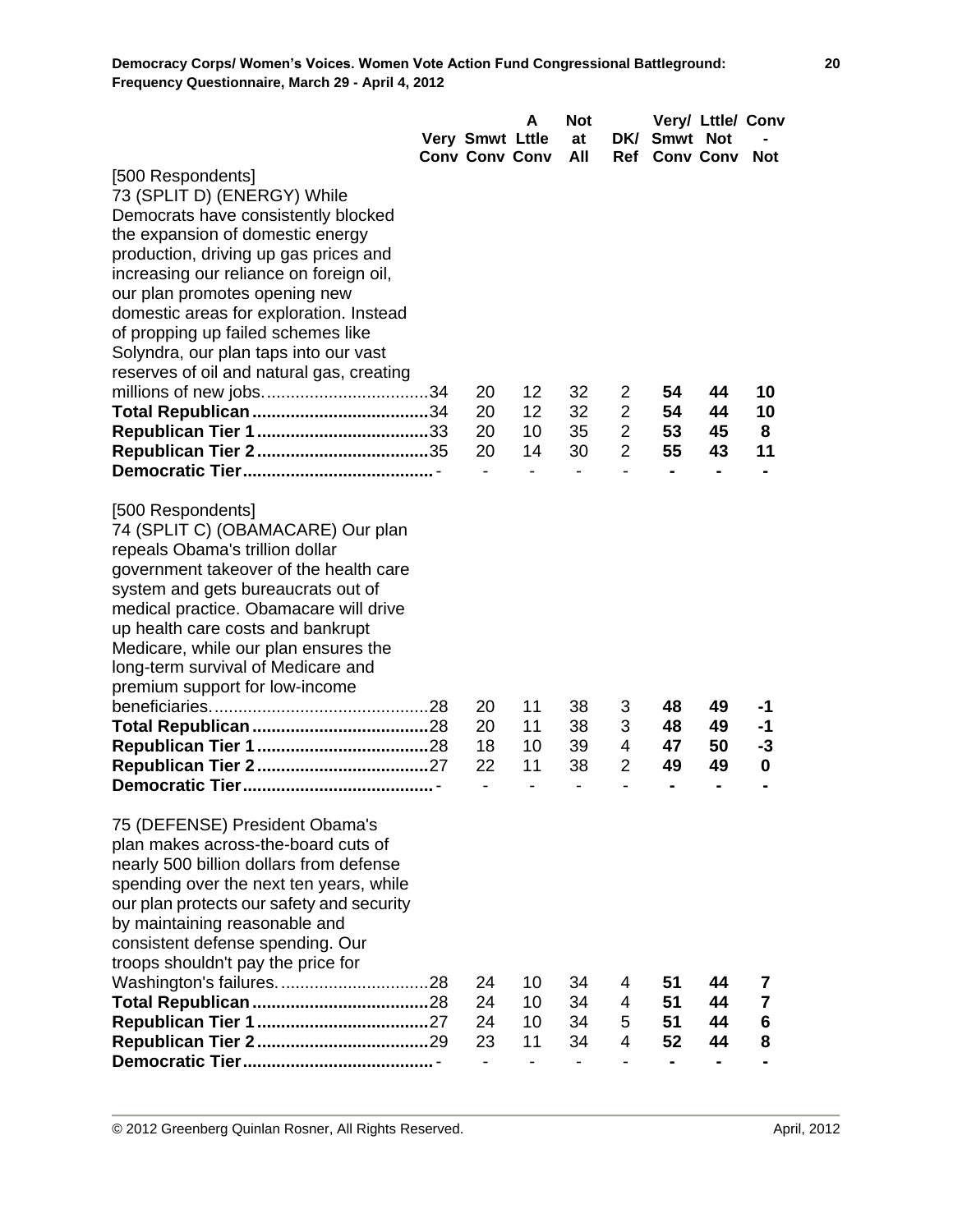|                                                                 | Very Smwt Lttle<br><b>Conv Conv Conv</b> | A  | <b>Not</b><br>at<br>All | DK/ | Smwt Not<br><b>Ref</b> Conv Conv | Very/ Lttle/ Conv | <b>Not</b> |
|-----------------------------------------------------------------|------------------------------------------|----|-------------------------|-----|----------------------------------|-------------------|------------|
| [500 Respondents]<br>76 (SPLIT D) (VETERANS) Our plan           |                                          |    |                         |     |                                  |                   |            |
| actually increases spending on                                  |                                          |    |                         |     |                                  |                   |            |
| veterans programs by over 16 billion                            |                                          |    |                         |     |                                  |                   |            |
| dollars over ten years, making sure our                         |                                          |    |                         |     |                                  |                   |            |
| veterans returning home have the                                |                                          |    |                         |     |                                  |                   |            |
| necessary support for their brave                               |                                          |    |                         |     |                                  |                   |            |
|                                                                 | 32                                       | 12 | 20                      | 1   | 67                               | 31                | 36         |
|                                                                 | 32                                       | 12 | 20                      | 1   | 67                               | 31                | 36         |
|                                                                 | 33                                       | 11 | 18                      | 1   | 69                               | 30                | 39         |
|                                                                 | 31                                       | 13 | 21                      | 1   | 66                               | 33                | 32         |
|                                                                 |                                          |    |                         |     | ۰                                | $\blacksquare$    |            |
| 77 (MEDICARE) Our plan saves<br>Medicare for current and future |                                          |    |                         |     |                                  |                   |            |
| generations with no disruptions for                             |                                          |    |                         |     |                                  |                   |            |
| those in or near retirement. It has                             |                                          |    |                         |     |                                  |                   |            |
| guaranteed coverage options, including                          |                                          |    |                         |     |                                  |                   |            |
| the traditional fee-for-service Medicare                        |                                          |    |                         |     |                                  |                   |            |
| option, and introduces                                          |                                          |    |                         |     |                                  |                   |            |
| competitive-bidding among health plans                          |                                          |    |                         |     |                                  |                   |            |
| to ensure high-quality coverage at the                          |                                          |    |                         |     |                                  |                   |            |
| lowest costs, while keeping the control                         |                                          |    |                         |     |                                  |                   |            |
| of care between patients and their                              |                                          |    |                         |     |                                  |                   |            |
|                                                                 | 32                                       | 10 | 28                      | 3   | 59                               | 38                | 21         |
|                                                                 | 32                                       | 10 | 28                      | 3   | 59                               | 38                | 21         |
|                                                                 | 32                                       | 10 | 28                      | 4   | 59                               | 38                | 21         |
|                                                                 | 32                                       | 11 | 27                      | 3   | 60                               | 38                | 22         |
|                                                                 |                                          |    |                         |     |                                  |                   |            |
| (ref:RYANCONV)                                                  |                                          |    |                         |     |                                  |                   |            |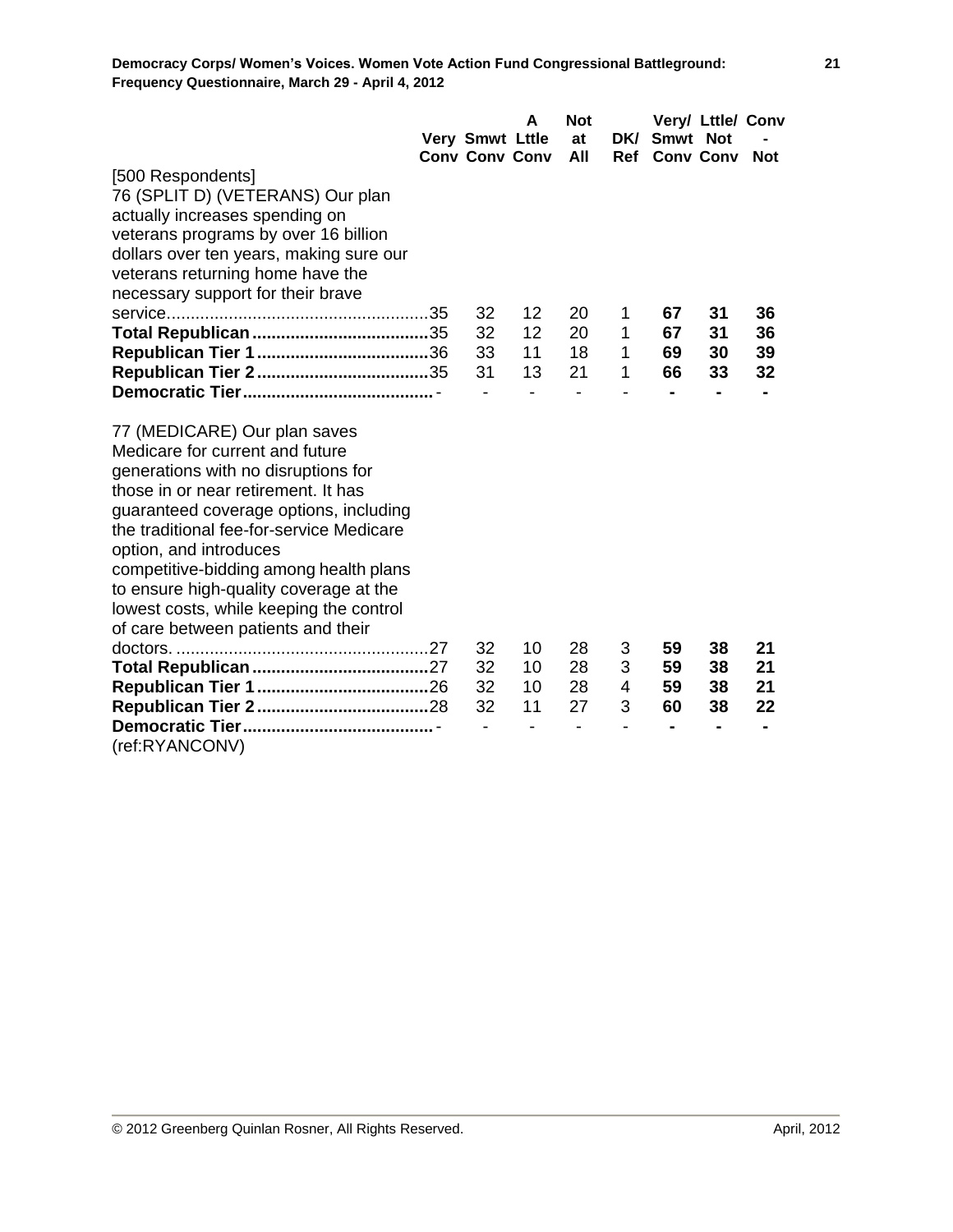# [1000 Respondents]

Q.78 Now let me ask you again, I know it's a long way off, but thinking about the election for Congress this November, if the election for U.S. Congress were held today, would you be voting for -- The Democratic Candidate or (HOUSE INCUMBENT)?

|                                             |       | Rep          | Rep           | Rep               | Dem         |
|---------------------------------------------|-------|--------------|---------------|-------------------|-------------|
|                                             | Total | <b>Tiers</b> | Tier 1        | Tier <sub>2</sub> | <b>Tier</b> |
|                                             |       | 44           | 44            | 44                |             |
| Lean The Democratic Candidate3              |       | 3            | 3             | 3                 |             |
| Named Republican Candidate 41               |       | 41           | 40            | 41                |             |
| Lean Named Republican Candidate 4           |       | 4            | 4             |                   |             |
|                                             |       |              | $\mathcal{P}$ |                   |             |
|                                             |       |              |               |                   |             |
|                                             |       | 6            | 6             | 5                 |             |
|                                             |       |              |               |                   |             |
| Total The Democratic Candidate 47           |       | 47           | 47            | 47                |             |
| <b>Total Named Republican Candidate  44</b> |       | 44           | 44            | 45                |             |
| (ref:REVOTE)                                |       | 2            | 2             |                   |             |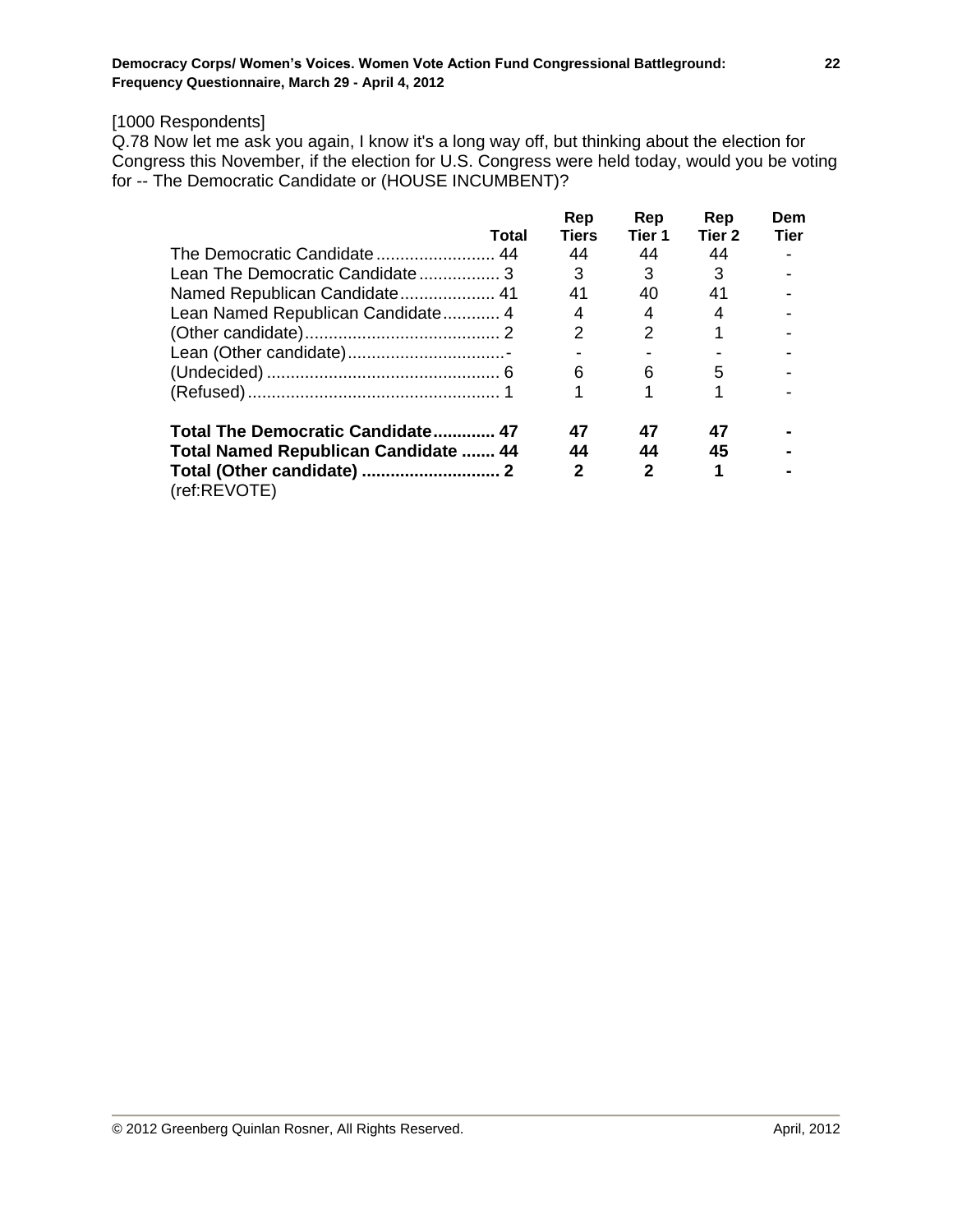#### [500 Respondents]

Q.80 (SPLIT A) (MIDDLE CLASS PRIORITIES) Now I'm going to read you a pair of statements from Democrats and Republicans on the economy.

*Democrats say: The middle class has been smashed. Regular Americans are working harder for less, while special interests and those at the top get all the breaks. That has to change. We need to put middle class priorities, like education and Medicare, first - not tax breaks for millionaires and big oil. But the Republicans voted to end Medicare as we know it and raise taxes on middle class families while giving even more tax breaks to big corporations and the wealthiest Americans.*

#### OR

*Republicans say: Excessive government spending like the failed stimulus bill and Obamacare has made it harder for American businesses to grow while saddling our children with debt. That has to change. We need to make it easier for businesses to create jobs by ending unnecessary regulations, cutting spending and lowering taxes. But the Democrats' solution is more government and more spending, all financed by higher taxes on families and job-creating businesses.*

After hearing both statements, who do you think would do a better job when it comes to the economy, Democrats or Republicans?

|                                                           | Total | Rep<br><b>Tiers</b> | Rep<br>Tier 1 | Rep<br>Tier <sub>2</sub> | Dem<br><b>Tier</b> |
|-----------------------------------------------------------|-------|---------------------|---------------|--------------------------|--------------------|
|                                                           |       | 33                  | 34            | 31                       |                    |
|                                                           |       |                     |               |                          |                    |
|                                                           |       | 16                  | 15            | 16                       |                    |
|                                                           |       | 14                  | 16            | 12                       |                    |
|                                                           |       | 31                  | 28            | 34                       |                    |
|                                                           |       |                     |               |                          |                    |
|                                                           |       | 3                   | 2             | 4                        |                    |
|                                                           |       | 4                   | 4             | 3                        |                    |
|                                                           |       | 48                  | 50            | 47                       |                    |
|                                                           |       | 45                  | 44            | 46                       |                    |
| Democrats better - Republicans better 3<br>(ref:FAIRPAIR) |       | 3                   | 5             | 0                        |                    |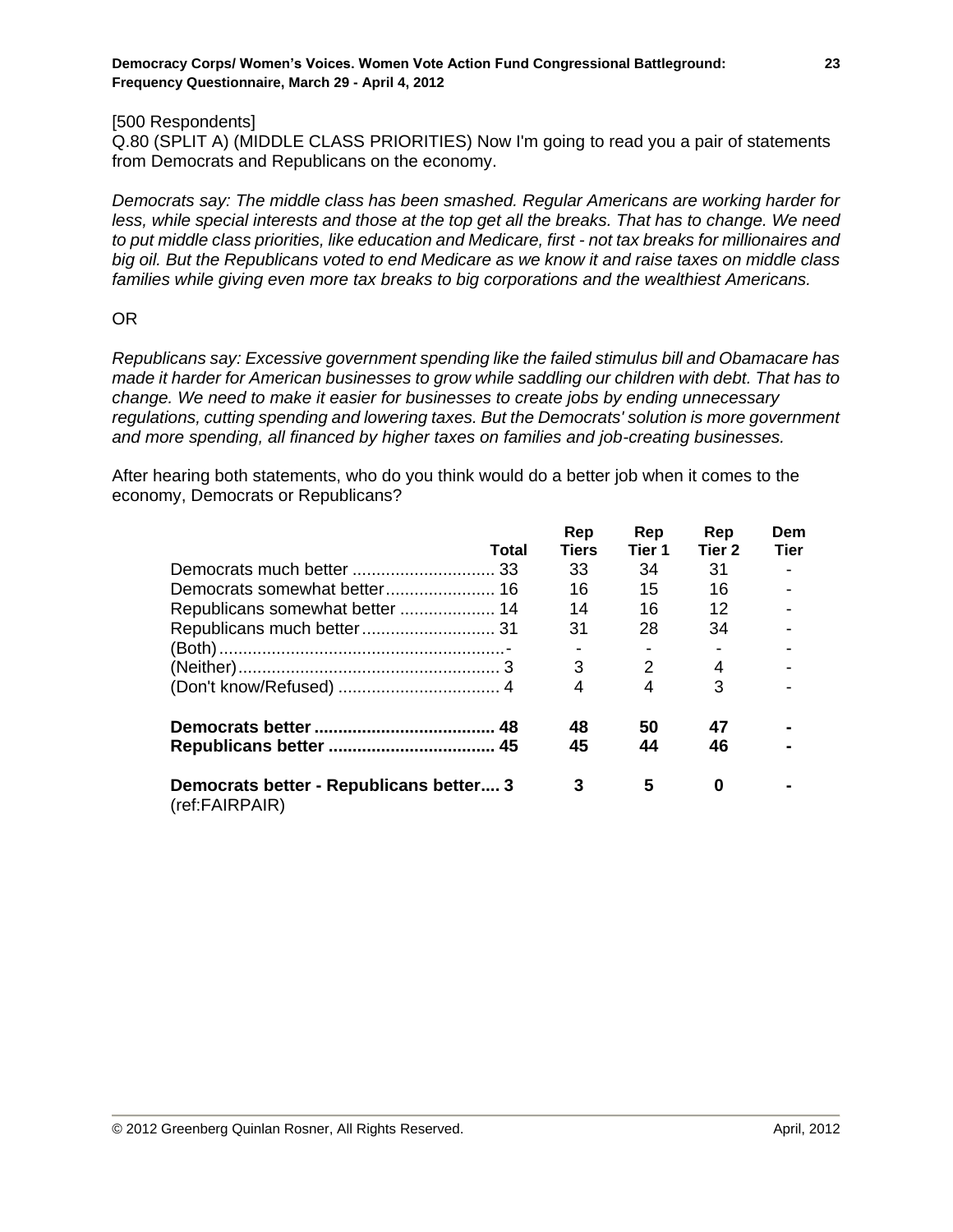#### [500 Respondents]

Q.81 (SPLIT B) (FAIRNESS/INEQUALITY) Now I'm going to read you a pair of statements from Democrats and Republicans on the economy.

*Democrats say: Our economy is upside down - 99 percent of America is in a recession, but the one percent at the top are doing better than ever. That has to change. We need an economy where everyone has a fair shot and everyone pays their fair share. We should invest in education and protect Medicare. But the Republicans voted to end Medicare as we know it and raise taxes on the 99 percent while giving even more tax breaks to big corporations and the top one percent.*

#### OR

*Republicans say: Excessive government spending like the failed stimulus bill and Obamacare has made it harder for American businesses to grow while saddling our children with debt. That has to change. We need to make it easier for businesses to create jobs by ending unnecessary regulations, cutting spending and lowering taxes. But the Democrats' solution is more government and more spending, all financed by higher taxes on families and job-creating businesses.*

After hearing both statements, who do you think would do a better job when it comes to the economy, Democrats or Republicans?

|                                                            |       | Rep<br><b>Tiers</b> | Rep<br>Tier 1 | Rep<br>Tier 2 | Dem         |
|------------------------------------------------------------|-------|---------------------|---------------|---------------|-------------|
|                                                            | Total |                     |               |               | <b>Tier</b> |
|                                                            |       | 31                  | 32            | 31            |             |
|                                                            |       | 15                  | 12            | 18            |             |
|                                                            |       | 17                  | 18            | 15            |             |
| Republicans much better 31                                 |       | 31                  | 30            | 32            |             |
|                                                            |       | 0                   |               |               |             |
|                                                            |       | 3                   | 4             | 1             |             |
|                                                            |       | 4                   | 4             | 4             |             |
|                                                            |       | 46                  | 44            | 48            |             |
|                                                            |       | 48                  | 48            | 47            |             |
| Democrats better - Republicans better-2<br>(ref:FAIRPAIR2) |       | -2                  | -4            |               |             |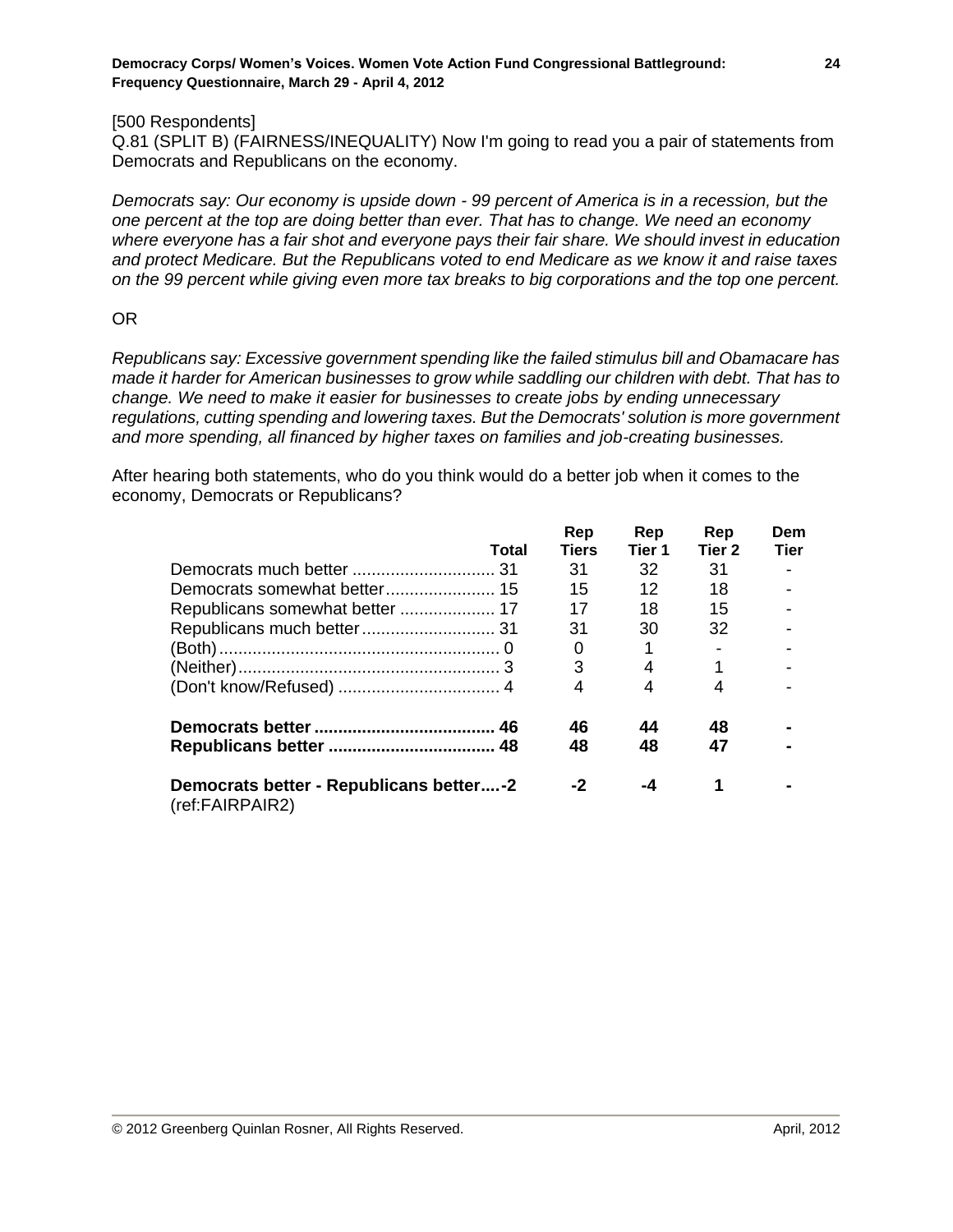Q.85 Finally, I would like to ask you a few questions for statistical purposes. What is the last year of schooling that you have completed?

|            |       | Rep   | Rep    | Rep    | Dem         |
|------------|-------|-------|--------|--------|-------------|
|            | Total | Tiers | Tier 1 | Tier 2 | <b>Tier</b> |
|            |       | 3     |        | 3      | 3           |
|            |       | 19    | 17     | 21     | 21          |
|            |       |       |        |        |             |
|            |       | 27    | 27     | 26     | 26          |
|            |       | 31    | 32     | 30     | 29          |
|            |       | 18    | 20     | 17     | 18          |
|            |       |       |        | 2      |             |
| (ref:EDUC) |       |       |        |        |             |

Q.86 Are you a member of a labor union? (IF NO) Is any member of your household a union member?

|             | <b>Total</b> | Rep<br><b>Tiers</b> | Rep<br>Tier 1 | Rep<br>Tier <sub>2</sub> | Dem<br><b>Tier</b> |
|-------------|--------------|---------------------|---------------|--------------------------|--------------------|
|             |              | 12                  | 13            | 12                       | 15                 |
|             |              | 9                   | 8             | 9                        | 6                  |
|             |              | 76                  | 77            | 75                       | 77                 |
|             |              | 3                   | $\mathcal{P}$ | 4                        | 1                  |
|             |              | 21                  | 21            | 21                       | 21                 |
| (ref:UNION) |              | 37                  | 35            | 39                       | 41                 |

Q.87 Are you married, single, living with a partner, separated, divorced, or widowed?

|               |              | Rep   | Rep            | Rep               | Dem         |
|---------------|--------------|-------|----------------|-------------------|-------------|
|               | <b>Total</b> | Tiers | Tier 1         | Tier <sub>2</sub> | <b>Tier</b> |
|               |              | 66    | 66             | 65                | 68          |
|               |              | 14    | 14             | 13                | 13          |
|               |              | 8     | 8              | 8                 | 8           |
|               |              |       |                |                   | 6           |
|               |              | 3     | 3              |                   |             |
|               |              | 3     | $\mathfrak{D}$ | 5                 |             |
|               |              | 15    | 15             | 15                |             |
| (ref:MARITAL) |              |       |                |                   |             |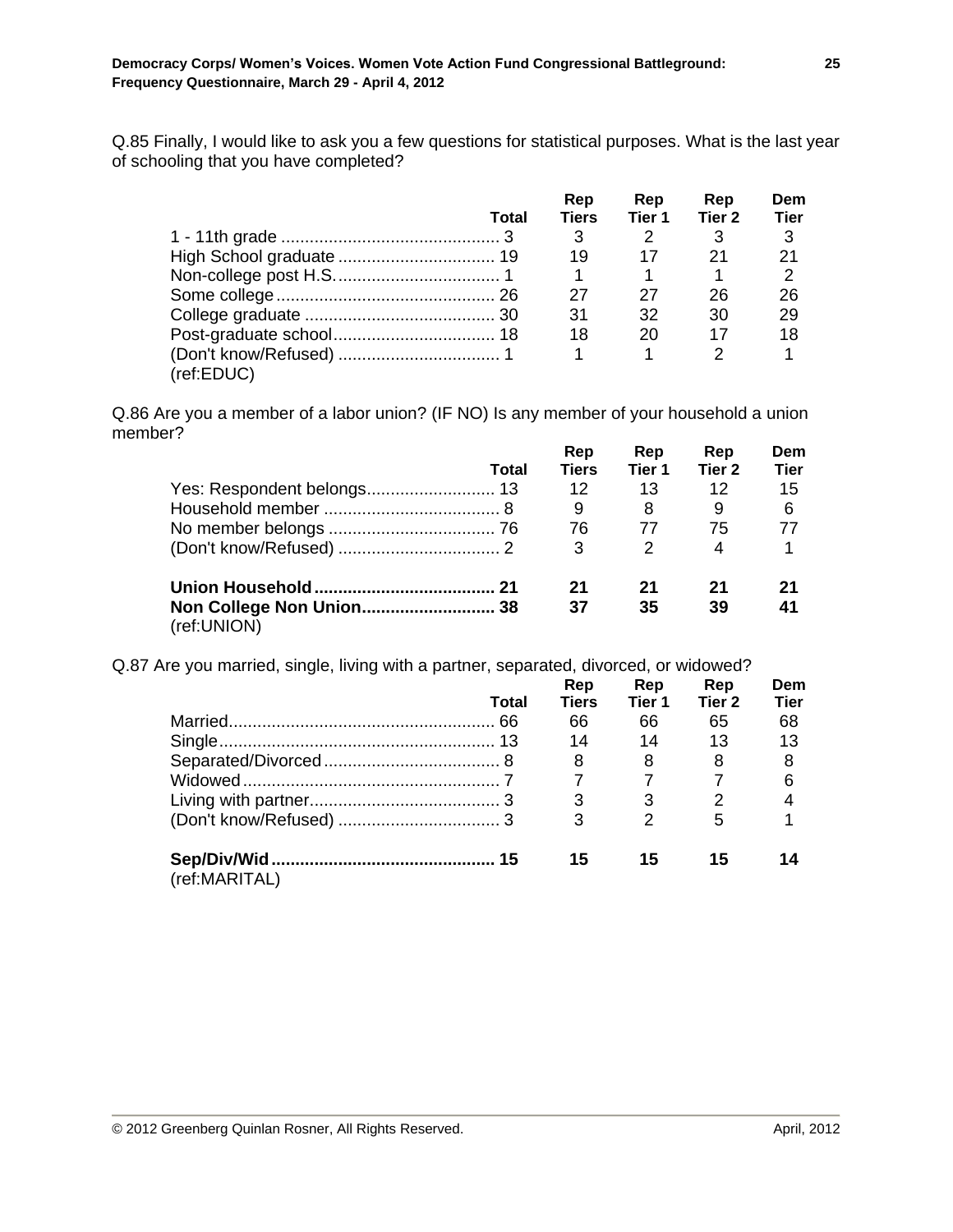Q.88 Generally speaking, do you think of yourself as a Democrat, a Republican or what?

|                               |       | Rep          | Rep           | Rep    | Dem         |
|-------------------------------|-------|--------------|---------------|--------|-------------|
|                               | Total | <b>Tiers</b> | Tier 1        | Tier 2 | <b>Tier</b> |
|                               |       | 24           | 24            | 24     | 29          |
|                               |       | 11           | 12            | 9      | 10          |
| Independent-lean Democrat  11 |       | 12           | 12            | 11     | 10          |
|                               |       | 4            | 4             | 4      | 6           |
|                               |       | 11           | 11            | 11     | 11          |
|                               |       | 12           | 11            | 12     | 10          |
|                               |       | 24           | 23            | 25     | 22          |
|                               |       | 3            | $\mathcal{P}$ | 4      |             |
| (ref:PTYID1)                  |       |              |               |        |             |

Q.91 Thinking in political terms, would you say that you are Conservative, Moderate, or Liberal?

|             |       | Rep          | Rep            | Rep    | Dem  |  |
|-------------|-------|--------------|----------------|--------|------|--|
|             | Total | <b>Tiers</b> | Tier 1         | Tier 2 | Tier |  |
|             |       | 19           | - 19           |        |      |  |
|             |       | 35.          | 36.            | 33.    | 36   |  |
|             |       | 40.          | 40 I           |        | 43   |  |
| (ref:IDEO1) |       | <b>6</b>     | 6 <sup>6</sup> |        |      |  |

Q.92 Do you consider yourself to be a supporter of the Tea Party movement, or not? (IF SUPPORTER, FOLLOW UP) Is that a strong supporter or not so strong supporter of the Tea Party movement?

|               | Total | Rep<br><b>Tiers</b> | Rep<br>Tier 1 | Rep<br>Tier 2 | Dem<br><b>Tier</b> |
|---------------|-------|---------------------|---------------|---------------|--------------------|
|               |       | 17                  | 18            | 16            | 18                 |
|               |       | 14                  | 14            | 13            | 13                 |
|               |       | 61                  | 60            | 63            | 63                 |
|               |       | 8                   | 8             | 9             | 6                  |
| (ref:TEASUPP) |       | 30                  | 32            | 29            | 31                 |

Q.93 What is your religion?

|              | Total | Rep          | Rep    | Rep    | Dem         |
|--------------|-------|--------------|--------|--------|-------------|
|              |       | <b>Tiers</b> | Tier 1 | Tier 2 | <b>Tier</b> |
|              |       | 43           | 41     | 45     | -53         |
|              |       | 28.          | .31    | 24     | -25         |
|              |       |              |        |        |             |
|              |       |              |        |        |             |
|              |       | 26.          | 24     | 28     |             |
| (ref:RELIG1) |       |              |        |        |             |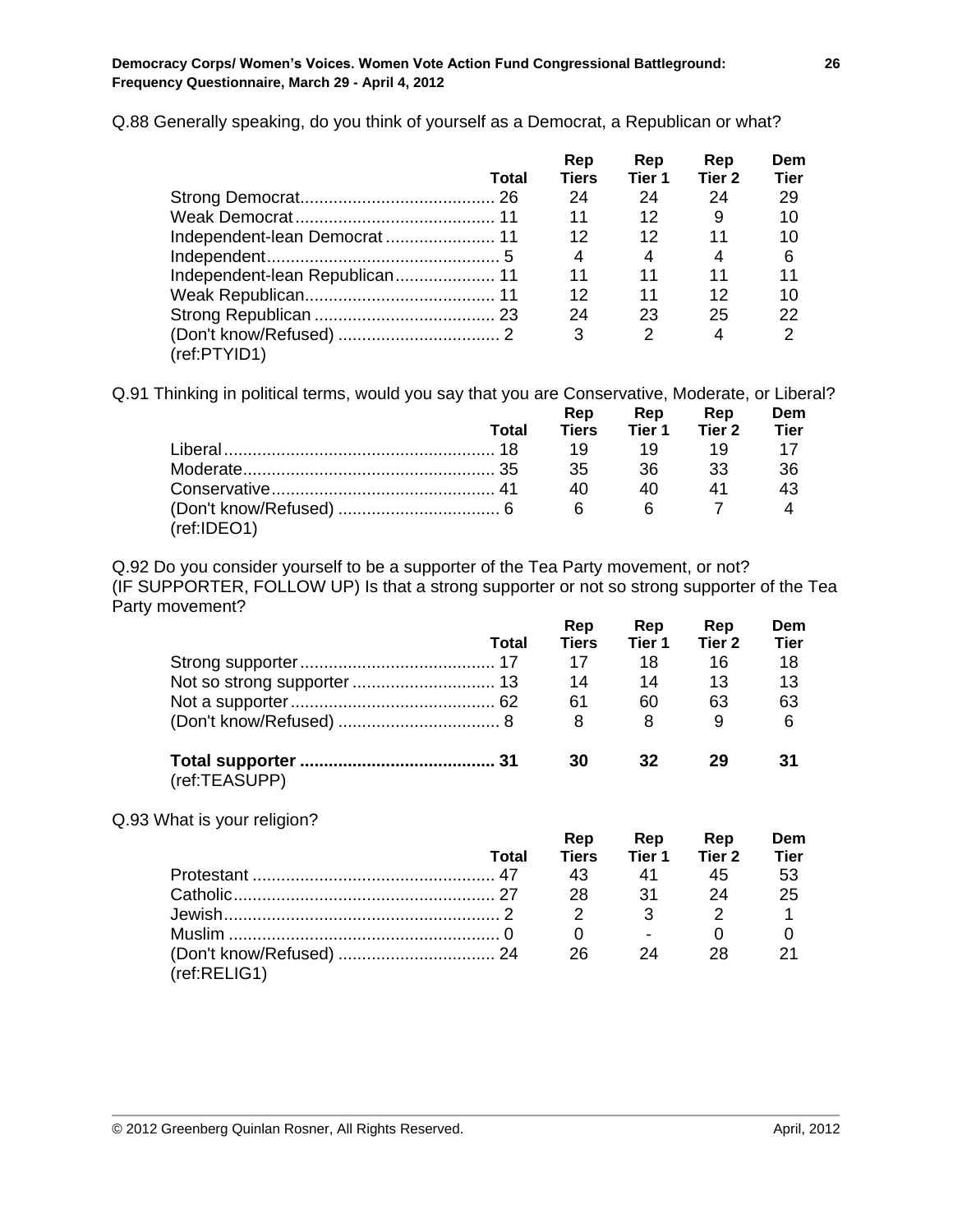#### [701 Respondents]

Q.94 Which one of these words best describes your kind of Christianity -- fundamentalist, evangelical, charismatic, Pentecostal or moderate to liberal?

|              | Total | Rep<br><b>Tiers</b> | Rep<br>Tier 1 | Rep<br>Tier 2 | Dem<br><b>Tier</b> |
|--------------|-------|---------------------|---------------|---------------|--------------------|
|              |       | 8                   | 6             | 10            | 12                 |
|              |       | 25                  | 30            | 20            | 21                 |
|              |       | 5                   |               |               |                    |
|              |       | 43                  | 41            | 46            | -38                |
|              |       | 4                   | 4             | 5             | -5                 |
|              |       | 14                  | 11            | 16            | 16                 |
| (ref:RELIG3) |       |                     |               |               |                    |

Q.95 How often do you attend religious services -- more than once a week, once a week, once or twice a month, several times a year, or hardly ever?

|              |       | Rep          | Rep    | Rep    | Dem         |
|--------------|-------|--------------|--------|--------|-------------|
|              | Total | <b>Tiers</b> | Tier 1 | Tier 2 | <b>Tier</b> |
|              |       | 9            | 8      | 10     | 13          |
|              |       | 31           | 29     | 32     | 31          |
|              |       | 12           | 14     | 10     | 13          |
|              |       | 13           | 13     | 13     | 13          |
|              |       | 22           | 23     | 20     | 21          |
|              |       | 8            | 8      |        | 5           |
|              |       | 6            | 5      |        |             |
| (ref:RELIG2) |       | 39           | 37     | 42     |             |
|              |       |              |        |        |             |

#### [1442 Respondents]

Q.96 In the 2008 election for president, did you vote for Democrat Barack Obama or Republican John McCain?

|                           | Total | Rep<br><b>Tiers</b> | Rep<br>Tier 1 | Rep<br>Tier 2 | Dem<br><b>Tier</b> |
|---------------------------|-------|---------------------|---------------|---------------|--------------------|
|                           |       |                     |               |               |                    |
|                           |       | 48                  | 49            | 47            | 49                 |
| Republican John McCain 43 |       | 44                  | 44            | 45            | 42                 |
|                           |       |                     |               |               |                    |
|                           |       |                     |               |               |                    |
|                           |       |                     | 2             |               |                    |
| (ref: VOTE 2008)          |       | 6                   | 5             |               |                    |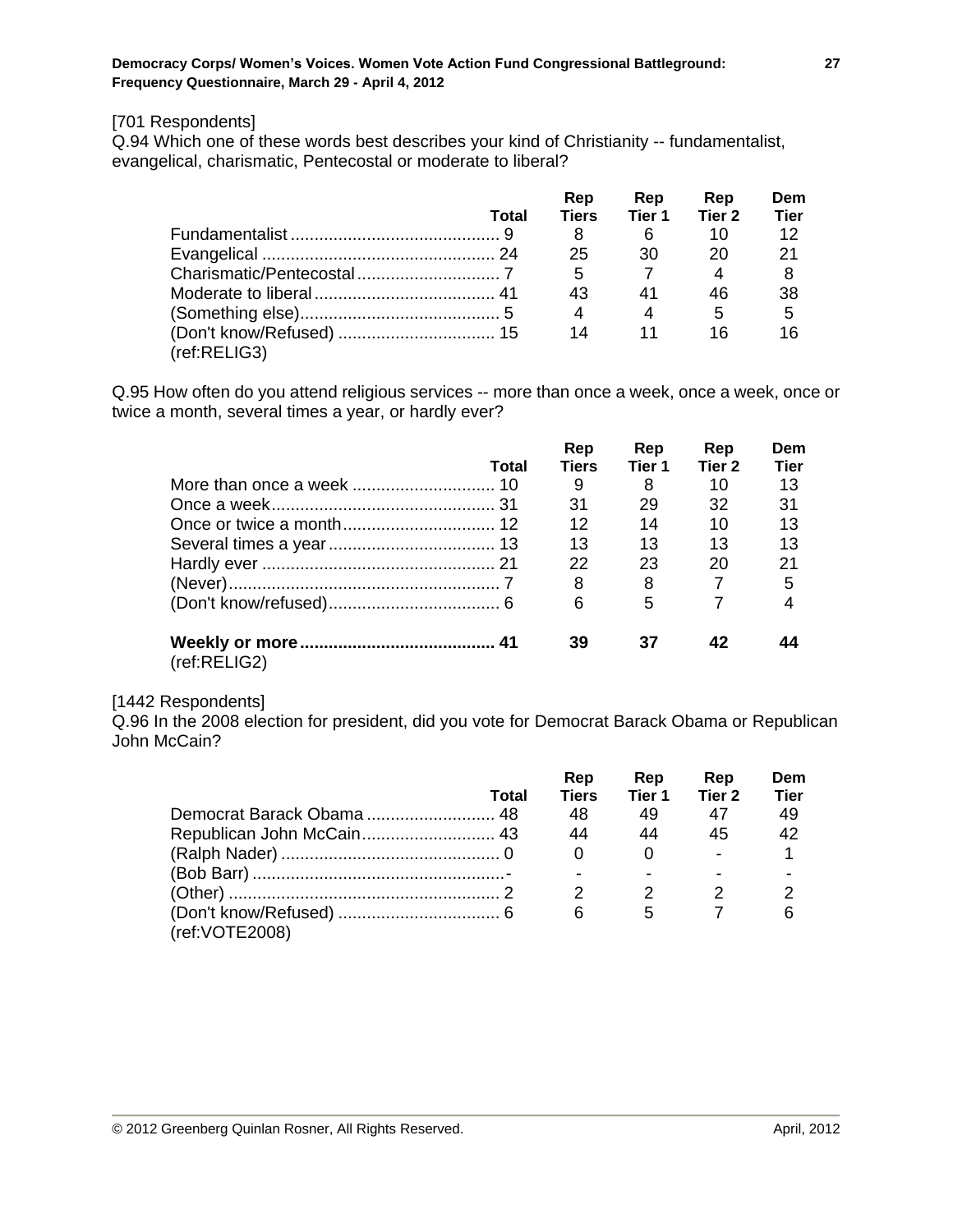#### [1421 Respondents]

Q.97 In the 2010 election for Congress, did you vote for (DEMOCRATIC HOUSE CANDIDATE) or (REPUBLICAN HOUSE CANDIDATE)?

|                                  |       | Rep          | Rep    | Rep    | Dem         |
|----------------------------------|-------|--------------|--------|--------|-------------|
|                                  | Total | <b>Tiers</b> | Tier 1 | Tier 2 | <b>Tier</b> |
| (Democratic House Candidate)  43 |       | 39           | 40     | 38     | 52          |
| (Republican House Candidate) 42  |       | 47           | 46     | 48     | 33          |
|                                  |       |              | 3      | 3      | 3           |
|                                  |       |              |        |        | 3           |
|                                  |       |              |        | 10     | 8           |
| (ref: VTCG2010)                  |       |              |        |        |             |

Q.98 What racial or ethnic group best describes you?

|               |       | Rep          | Rep    | Rep    | Dem         |
|---------------|-------|--------------|--------|--------|-------------|
|               | Total | <b>Tiers</b> | Tier 1 | Tier 2 | <b>Tier</b> |
|               |       | 82           | 83     | 80     | 81          |
|               |       | 5            |        |        |             |
|               |       |              |        |        |             |
|               |       |              |        |        |             |
|               |       |              |        |        |             |
|               |       |              |        |        |             |
| (ref:RACETHN) |       |              |        |        |             |

Q.8 In what year were you born?

|           |       | Rep            | Rep           | Rep    | Dem         |
|-----------|-------|----------------|---------------|--------|-------------|
|           | Total | <b>Tiers</b>   | Tier 1        | Tier 2 | <b>Tier</b> |
|           |       | 6              | 5             |        |             |
|           |       |                |               |        |             |
|           |       |                |               |        |             |
|           |       |                |               |        |             |
|           |       |                | 10            |        |             |
|           |       | 12             | 13            |        |             |
|           |       | 8              |               |        |             |
|           |       | 12             |               | 13     |             |
|           |       | 9              | 10            | 9      |             |
|           |       | 25             | 25            | 24     | 23          |
| (ref:AGE) |       | $\mathfrak{p}$ | $\mathcal{P}$ |        |             |

Q.3 Respondent gender

|              |       | Rep  |                     | Rep Rep | Dem  |
|--------------|-------|------|---------------------|---------|------|
|              | Total |      | Tiers Tier 1 Tier 2 |         | Tier |
|              |       | 44   | 44                  | 45      |      |
|              |       | 56 5 |                     | 55      | 59   |
| (ref:GENDER) |       |      |                     |         |      |